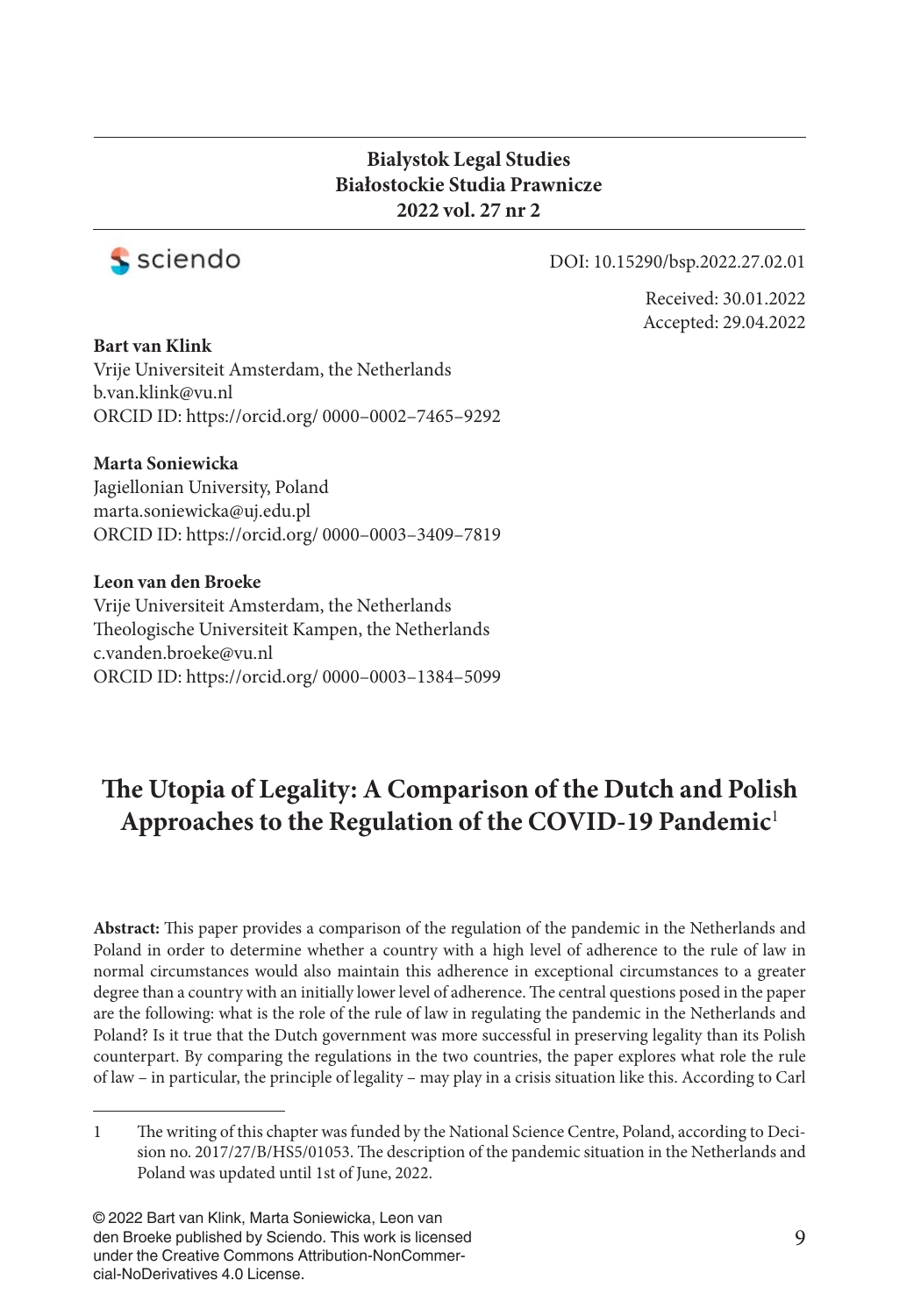Schmitt, in a state of emergency, order has to be restored first before a return to the 'normal' legal order is possible. Does the regulation of the COVID-19 pandemic in the two countries confirm Schmitt's claim or not?

**Keywords:** legality, pandemic regulations, restrictions on fundamental rights and freedoms, the rule of law, utopia

#### **Introduction: The Dystopia of the Pandemic**

The COVID-19 pandemic seems to have caused a real-life, global dystopia. It had (and still has) disastrous effects on people's physical and mental health, social relations and the economic situation in many countries. As Sheila Jasanoff and Stephan Hilgartner argue, the pandemic was 'a drama playing out simultaneously in three interlocking arenas: health, economy, politics. The virus seemed to find and target weaknesses not only in vulnerable human bodies but also in the economic and political infrastructures that sustain societies.'<sup>2</sup> In response to it, governments applied miscellaneous, usually very similar policies, yet their efficiency varied from country to country. A country's successful response to the COVID-19 pandemic was shaped by a mixture of overlapping factors, including the presence of a legitimate political system and the given government's capacity.<sup>3</sup> A legitimate political system provides the conditions essential to the effective management of the emergency - legal certainty and stability – and is tightly connected with the rule of law. A government's capacity can be understood as the ability of public institutions to intervene efficiently in people's behaviour through the implementation of norms. This capacity depends to a higher degree on social trust in public institutions and the quality of the institutions than on a country's GDP or political regime.<sup>4</sup>

In our paper we analyse the role that the rule of law – in particular, the principle of legality – played in the pandemic regulations in the Netherlands and Poland. It is interesting to compare the two countries because they show different levels of adherence to the rule of law. According to the World Justice Project Rule of Law Index 2020, adherence to the rule of law in Poland is at a relatively low level in contrast to the Netherlands. When the pandemic began, Poland's rule of law score was ranked 19<sup>th</sup> (of 24 countries) in the EU and 28<sup>th</sup> (of 128 countries) globally, while the

<sup>2</sup> S. Jasanoff , S. Hilgartner, A Stress Test for Politics: Insights from the Comparative Covid Response Project (CompCoRe) 2020, VerfBlog, 5 November 2021, https://verfassungsblog.de/a-stress-testfor-politics-insights-from-the-comparative-covid-response-project-compcore-2020/ (accessed 15.12.2021).

<sup>3</sup> R. Kleinfeld, Do Authoritarian or Democratic Countries Handle Pandemics Better?, CEIP Commentary, 31 March 2020, https://carnegieendowment.org/2020/03/31/do-authoritarian-or-democratic-countries-handle-pandemics-better-pub-81404 (accessed 15.12.2021).

<sup>4</sup> R. Kleinfeld, Do Authoritarian…, *op. cit*.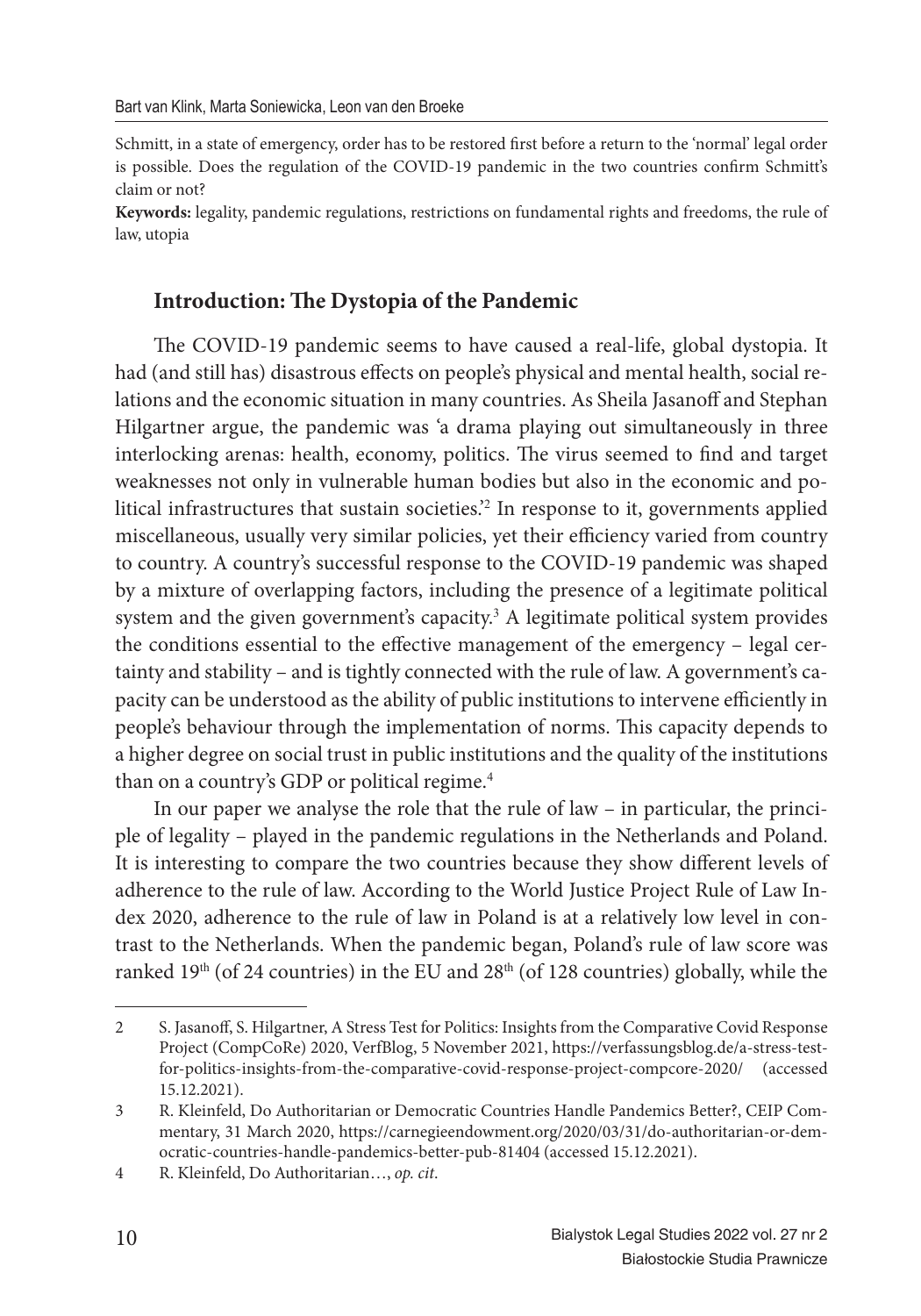Netherlands ranked 5 both regionally (in the EU) and globally.<sup>5</sup> We want to compare the regulation of the pandemic in the two countries in order to determine whether a country with a high level of adherence to the rule of law in normal circumstances would also maintain this in exceptional circumstances and to a greater extent than a country with an initially lower level of adherence. Our central research question is the following: what role does the rule of law play in the regulation of the pandemic in the Netherlands and Poland? Our initial hypothesis is that the Dutch government has been more successful in preserving legality than the Polish government, given its high level of adherence to the rule of law. By comparing the regulations in the two countries, we aim to explore what role the rule of law – in particular the principle of legality – may play in a crisis situation like this. According to Carl Schmitt, in a state of emergency, the order has to be restored first before a return to the 'normal' legal order is possible.<sup>6</sup> Does the regulation of the COVID-19 pandemic in the two countries confirm Schmitt's claim, or not?

To begin with, we clarify our normative framework below, based on Fuller's principles of legality (section 1). Subsequently, we discuss the Dutch regulation of the pandemic (section 2) and that in Poland (section 3), analysing them from the perspective of legality. A comparison between the two countries will be provided in section 4, followed by a final assessment and answer to our central research question.

## **1. Normative Framework**

In legal and political theory, the problem of a legal response to the external or internal threats to society, such as war, terrorism, epidemics and so on, has been widely discussed.<sup>7</sup> While some thinkers claim that extreme threats to state security require a suspension of the entire legal order (*necessitas non habet legem*), most liberal thinkers argue that even in these exceptional situations the rule of law has to be preserved and emergency powers should be based on constitutional or statutory norms.<sup>8</sup> In fact, many modern liberal constitutions include special provisions for ad-

<sup>5</sup> WJP Rule of Law Index 2020, https://worldjusticeproject.org/rule-of-law-index/ (accessed 26.4.2022). In the WJP Rule of Law Index 2021, the ranks of the rule of law in both countries dropped: Poland now ranks 26/31 regionally and 36/139 globally, while the Netherlands ranks 6/31 regionally and 6/139 globally. WJP Rule of Law Index 2021, https://worldjusticeproject.org/ sites/default/files/documents/WJP-INDEX-21.pdf (accessed 15.12.2021).

<sup>6</sup> C. Schmitt, Politische Th eologie: Vier Kapitel zur Lehre von der Souveränität, Berlin 1996, pp. 18– 19.

<sup>7</sup> J. Ferejohn, P. Pasquino, The Law of Exception: A Typology of Emergency Powers, 'International Journal of Constitutional Law' 2004, vol. 2, no. 2, pp. 210-233; B. Ackerman, The Emergency Constitution, 'Yale Law Journal' 2004, vol. 113, no. 5, pp. 1029–1091; G. Agamben, State of Exception, Chicago 2005; C. Schmitt, Die Diktatur, Berlin 1922.

<sup>8</sup> J. Ferejohn, P. Pasquino, The Law..., op. cit., pp. 223-229. The idea of the so-called *Ausnahmezustand* in which the sovereign suspends the positive law, including the constitution, and act in a way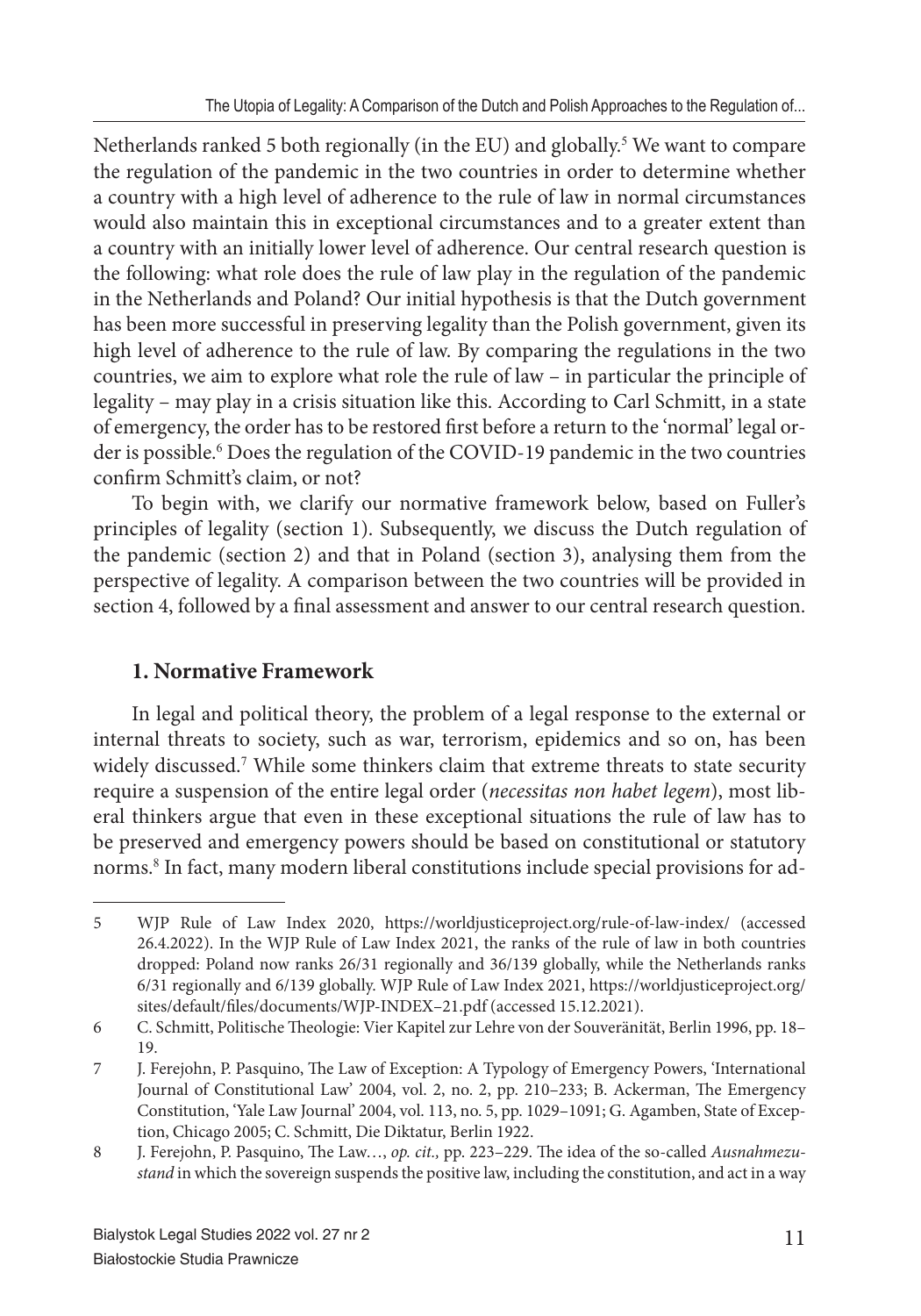dressing the emergency situations, however differently defined. Yet even those modern democracies which have such provisions do not necessarily make use of them when dealing with emergencies; ordinary measures or special statutory provisions are often preferred, employing the so-called legislative model of emergency powers, as Ferejohn and Pasquino call it.<sup>9</sup> This could also be seen during the pandemic. 'Of the 17 EU Member States with a constitutional emergency clause suitable to respond to a pandemic, only 10 chose to activate it in the first wave of the pandemic (Bulgaria, Czechia, Estonia, Finland, Hungary, Luxembourg, Portugal, Romania, Slovakia, Spain) (…). Seven Member States (Croatia, Germany, Lithuania, Malta, the Netherlands, Poland and Slovenia) chose not to declare a state of emergency.<sup>10</sup> The states which did not enact a constitutional state of emergency either implemented statutory health or civil protection regimes (14 EU Member States including Poland), or, in very rare cases (Denmark, Ireland, the Netherlands, Sweden), governments derived containment measures 'exclusively from ordinary legislation that either existed prior to the current crisis, or that was adopted or even adapted to the exigencies of the pandemic.'<sup>11</sup>

There are many reasons for not declaring a constitutional state of emergency during the pandemic, including: 1) difficulties of legal interpretation, in particular uncertainty about what qualifies as an emergency (Germany, Lithuania, Malta, Slovenia); 2) historical experience with abuse of emergency power (Germany); 3) insufficient degree of threat, i.e. relatively low number of infections (Croatia); 4) efficiency, i.e. ordinary measures were considered a sufficient response to the pandemic (the Netherlands); 5) particular political aims and economic obstacles (Poland, where a state of emergency would have prevented the presidential elections from taking place, and could oblige the state to financial compensation for the suspension of

which would violate the law in normal circumstances, was developed by Carl Schmitt (C. Schmitt, Dyktatura. Od źródeł nowożytnej idei suwerenności do proletariackiej walki klas, Warsaw 2016, p. 167). This idea should be distinguished from the constitutional emergency clause, embedded in the positive law of many liberal countries, which allows governments to temporarily restrict fundamental rights. The constitutional state of emergency provides exceptional measures distinct from the ordinary measures (i.e. allows for exceptions from regular norms), yet it operates within the legal order and must respect all the limits imposed on the emergency power by the law.

<sup>9</sup> J. Ferejohn, P. Pasquino, The Law..., op. cit., pp. 216-217.

<sup>10</sup> M. Diac Crego, S. Kotanidis, State of emergency in response to the coronavirus crisis. Normative response and parliamentary oversight in EU Member States during the first wave of the pandemic, European Parliament Research Service, December 2020, https://www.europarl.europa.eu/ RegData/etudes/STUD/2020/659385/EPRS\_STU(2020)659385\_EN.pdf https://www.europarl. europa.eu/RegData/etudes/STUD/2020/659385/EPRS\_STU(2020)659385\_EN.pdf (accessed 26.04.2022), p. I.

<sup>11</sup> *Ibidem.*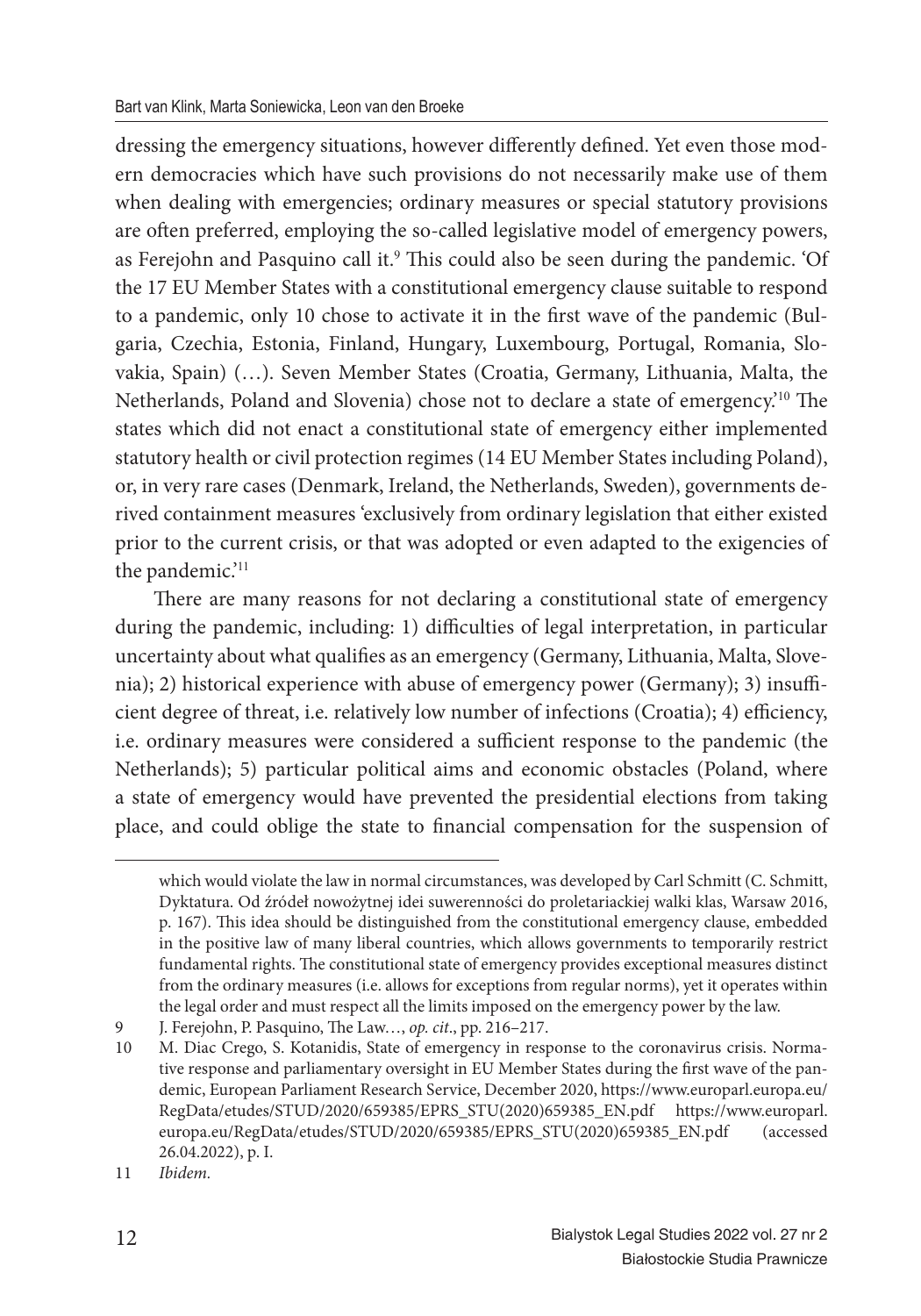rights and freedoms of the citizens).<sup>12</sup> Moreover, the pandemic could not be easily limited in time and space, which makes it difficult to declare a state of emergency; by definition, there can be no permanent state of emergency. Yet the legislative model has its own weaknesses and creates many risks which were addressed by the pandemic regulations in such countries as the Netherlands and Poland. Firstly, ordinary measures may not be as fast and efficient as it would be required in emergency situations. Secondly, embedding restrictive measures into the ordinary legal system may result in the permanent erosion of certain rights and liberties.<sup>13</sup> Thirdly, legislative emergency powers rely on the people's support and, if that is eroding, populist politicians may take advantage of the popular discontent. Fourthly, imposing ordinary, instead of extraordinary, measures in an emergency situation poses significant risks to the rule of law. In our further considerations we will focus on the latter issue.

Liberal-democratic societies are based on the rule of law. The rule of law aims to control public power by means of law in order to protect individual freedom. One of its core principles – besides the division of power, judicial independence and fundamental rights – is legality.<sup>14</sup> Legality requires that state actions limiting individual freedom are based on law. Moreover, it prescribes that the law must meet specific conditions to count as 'law'. Fuller distinguishes eight principles or 'laws for law-making' that the legislature has to respect when drafting legislation: (1) there must be rules (the requirement of generality); (2) laws must be made known to the public; (3) laws should, as a matter of principle, be prospective and not be applied retroactively;

<sup>12</sup> *Ibidem*, pp. 29–30. See E. Rutynowska, M. Tatała, P. Wachowiec, Rule of Law in Poland 2020: The Rule of Law Crisis in the Time of the COVID-19 Pandemic, Warsaw 2020, https://for.org. pl/en/publications/for-reports/rule-of-law-in-poland-2020-the-rule-of-law-crisis-in-the-timeof-the-COVID-19-pandemic (accessed 15.12.2021), p. 4; M. Florczak-Wątor, Niekonstytucyjność ograniczeń praw i wolności jednostki wprowadzonych w związku z epidemią COVID-19 jako przesłanka odpowiedzialności odszkodowawczej państwa, 'Państwo i Prawo' 2020, no. 12, pp. 5–22.

<sup>13</sup> J. Ferejohn, P. Pasquino, The Law..., op. cit., p. 219; P. Chmielnicki, D. Minich, R. Rybkowski, M. Stachura, K. Szocik, The COVID-19 Pandemic as an Opportunity for a Permanent Reduction in Civil Rights, 'Studia Iuridica Lublinesia' 2021, vol. 30, no. 4, pp. 77–109.

<sup>14</sup> On the various conceptions of the rule see, for instance, J. Raz, The Authority of Law: Essays on Law and Morality, Oxford 1979, pp. 46-91. See also: P. Gowder, The Rule of Law in the Real World, New York 2016; M. Cohen, The Rule of Law as the Rule of Reasons, 'Archiv fuer Rechtsund Sozialphilosphie' 2010, vol. 96, no. 1, pp. 1-16; R. Dworkin, The Model of Rules, 'University of Chicago Law Review' 1967, vol. 35, no. 1, pp. 14–46; R. Dworkin, Political Judges and the Rule of Law, (in:) R. Dworkin (ed.), A Matter of Principle, Cambridge 1986, pp. 9-32; F. Hayek, The Constitution of Liberty, Chicago 1960; M. Kramer, Objectivity and the Rule of Law, New York 2007; A. Marmor, The Rule of Law and Its Limits, (in:) A. Marmor (ed.), Law in the Age of Pluralism, New York 2007, pp. 3-38; J.N. Shklar, Political Theory and the Rule of Law, (in:) S. Hoffman (ed.), Political Thought and Political Thinkers, Chicago 1998, pp. 21-37; J. Waldron, The Concept and the Rule of Law, 'Georgia Law Review' 2008, vol. 43, no. 1, pp. 1–62; J.E. Fleming (ed.), Nomos L: Getting to the Rule of Law, New York 2011; J. Malec, On the Rule of Law, 'Studia Iuridica Lublinesia' 2021, vol. 30, no. 5, pp. 445–459.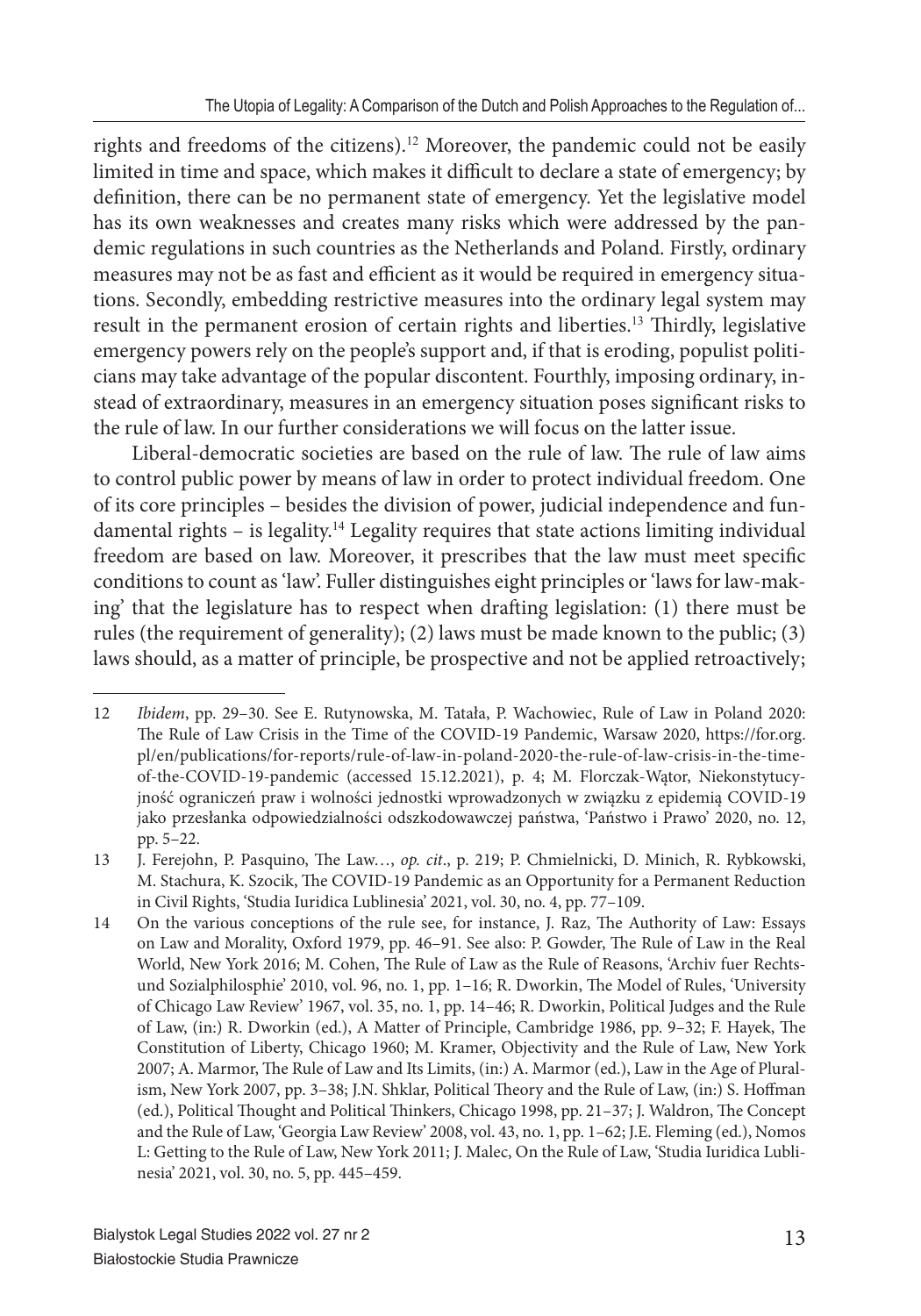(4) laws should be clear and (5) devoid of contradictions; (6) they should not require impossible things from citizens; (7) the legal system has to provide for stability, so laws should not be changed frequently; and (8) there has to be a congruence between official action and declared rule.<sup>15</sup> He calls these principles 'the internal morality of law' and claims that it is a precondition of good law, though it cannot ensure that the law will be good, ethically speaking.

The principles of legality guarantee stability and security for people's actions by providing a legal framework for social relations in which people can organise their own lives. The COVID-19 pandemic created a situation of instability and uncertainty for both governments and citizens alike.<sup>16</sup> It resulted in the introduction of restrictive extraordinary measures which operated, at least partly, at the border or even outside the confines of the rule of law. As a result, legality threatens to become more and more a utopia. That does not necessarily mean that legality has become fictitious or a free-floating fantasy, as the common usage of the notion 'utopia' would suggest. Utopia can present an attractive vision which we aspire to, a regulative idea in the Kantian sense, or a '*focus imaginarius* that never can be known and realised fully'.<sup>17</sup> As Gadamer argues, utopia offers a 'suggestive image from far away'.<sup>18</sup> Its main contribution should not be situated at the level of action – it does not offer a blueprint for a perfect society – but rather at the level of critical reflection: it generates ideas of how to organise the *polis* in a just and rightful manner by presenting an image of what, in a certain moment of time, seems utterly unrealistic and unrealisable.

In a well-functioning liberal-democratic society, Fuller's principles of legality can be expected to be complied with fully or to a large degree. Some of these principles are part of 'the morality of duty' and contain basic obligations (such as the ban on retroactive legislation), whereas other principles are part of the 'morality of aspiration' and present 'a general idea of the perfection we ought to aim at' (such as the requirement of clarity).<sup>19</sup> However, it may be difficult, if not impossible, to comply with these principles in times of crisis, even to a low degree. As a utopia, however, legality can remain an inspiring ideal for the ordering and stabilisation of society. Moreover, on a practical level, it can help to reinforce people's trust in public institutions. Ricœur distinguishes three main functions of utopia: escape, critique, and exploration of the possible.<sup>20</sup> Firstly, utopia may offer a way to get out of the present situation by what Ricœur calls the 'magic of thought'.<sup>21</sup> Secondly, utopia provides a powerful

<sup>15</sup> L. Fuller, The Morality of Law, New Haven 1964.

<sup>16</sup> I. Krastev, Is It Tomorrow Yet? Paradoxes of the Pandemic, New York 2020.

<sup>17</sup> I. Kant, Critique of Pure Reason, Cambridge 1999.

<sup>18</sup> H.G. Gadamer, Platos Staat der Erzieher, (in:) H.G. Gadamer (ed.), Gesammelte Werke: Band 5: Griechische Philosophie I, Tübingen 1985, pp. 249–262, on p. 251 (our translation).

<sup>19</sup> L. Fuller, The Morality..., op. cit. p. 6.

<sup>20</sup> P. Ricœur, Lectures on Ideology and Utopia*,* New York 1986, pp. 269–270.

<sup>21</sup> *Ibidem*, p. 296.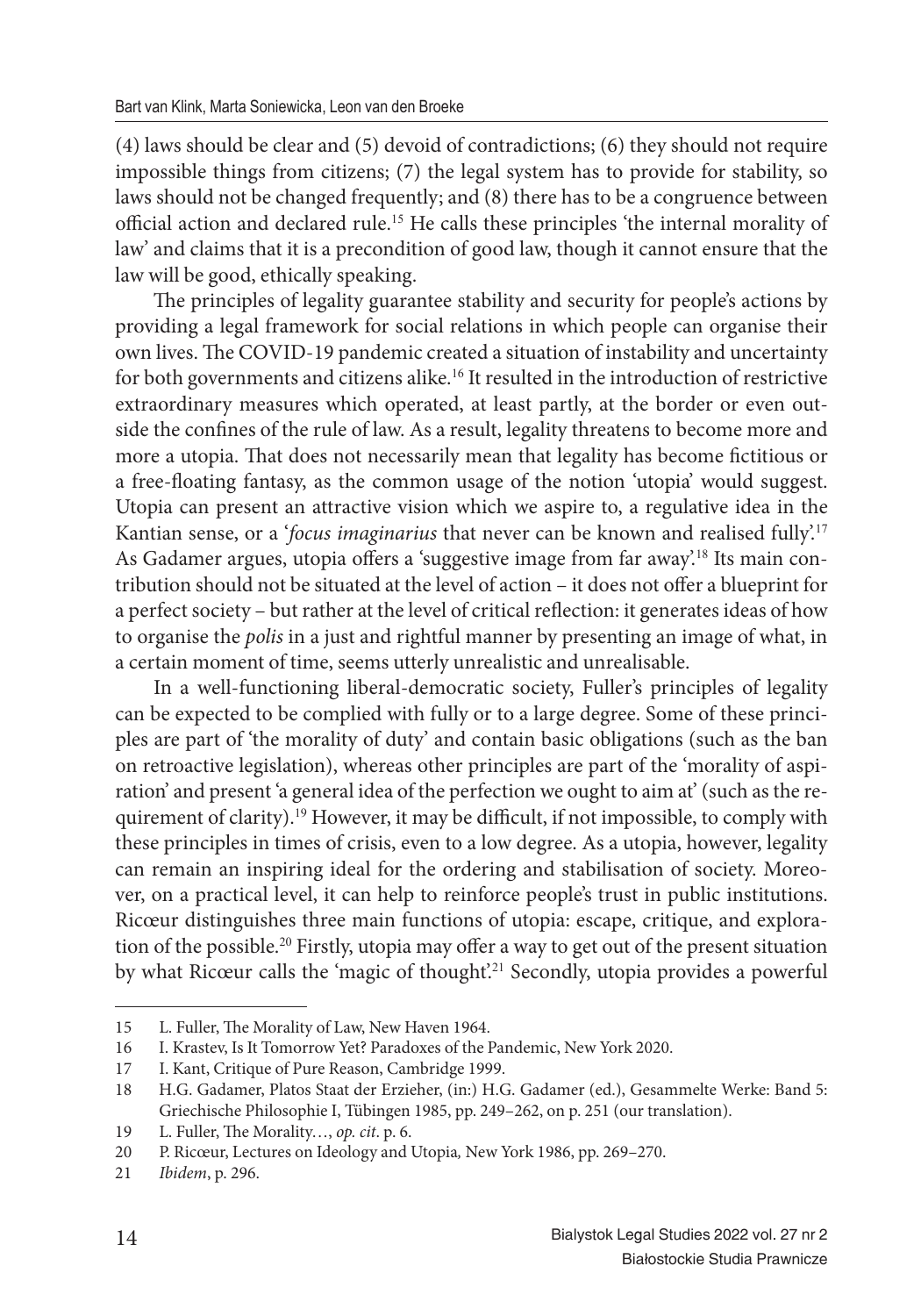tool for criticising the present situation. Thirdly, and most fundamentally, utopia may have a transformative power. It exposes the contingency of the current social order and shows that social institutions such as law and politics could be organised differently. Whether the utopia of legality can fulfil these functions in the Netherlands and Poland is a matter that we will discuss below in sections 2 (the Netherlands) and 3 (Poland).

### 2. The Regulation of the Pandemic in the Netherlands

On 27 February 2020, the first COVID-19 infection was reported in the Netherlands. After that, the number of infections increased rapidly and two weeks later a state of pandemic was officially declared.<sup>22</sup> During the first wave of the pandemic, the Dutch government took several measures, including the closing down of schools, restaurants, cafés and childcare services.<sup>23</sup> People were required to work from home as much as possible, to avoid visiting vulnerable people and to keep one and a half metres distance from everybody outside their home. Moreover, they were encouraged to take further hygiene precautions. Churches, mosques, synagogues and other religious centres were put under pressure to limit the number of visitors for worship services and even to close down entirely, while events on a broader scale were cancelled. Finally, parks were closed when they became too crowded. In May 2020, the number of infections decreased, so the Dutch government decided to start lifting or relaxing some measures.

During the summer holidays, at the end of July 2020, a second wave of the pandemic began and this lasted until mid-October before a partial lockdown was declared. A full lockdown came into effect two months later. Schools were closed along with non-essential shops. People were allowed to receive at first two visitors at home and later only one. A person was permitted to walk outside with only one other person (except for people from his or her own household) and at one and a half metres distance.

At the end of January 2021, just before the third wave was announced, a curfew was installed, starting from 9 PM (later extended to 10 PM) until 4:30 the next morn-

<sup>22</sup> A 'coronavirus time line' which lists the declarations and measures taken can be found on the website of the central government: https://www.rijksoverheid.nl/onderwerpen/coronavirus-tijdlijn/maart-2020-maatregelen-tegen-verspreiding-coronavirus. Another timeline can be found at: https://www.rivm.nl/gedragsonderzoek/tijdlijn-maatregelen-covid (accessed 15.12.2021).

<sup>23</sup> For a discussion of these and other measures, see: A.J. Wierenga, De ongekende opleving van het noodrecht in de coronacrisis: Over de inzet van noodverordeningen en staatsnoodrecht ter infectieziektebestrijding, 'Ars Aequi' 2021, pp. 660–670. On the website of Onderzoeksinstituut Veiligheid en openbare orde (Research Institute Safety and Public Order, University of Groningen) blogs were posted regularly in which legal scholars (among whom Wierenga) comment on recent developments in the Dutch regulation, see: https://www.openbareorde.nl (accessed 15.12.2021).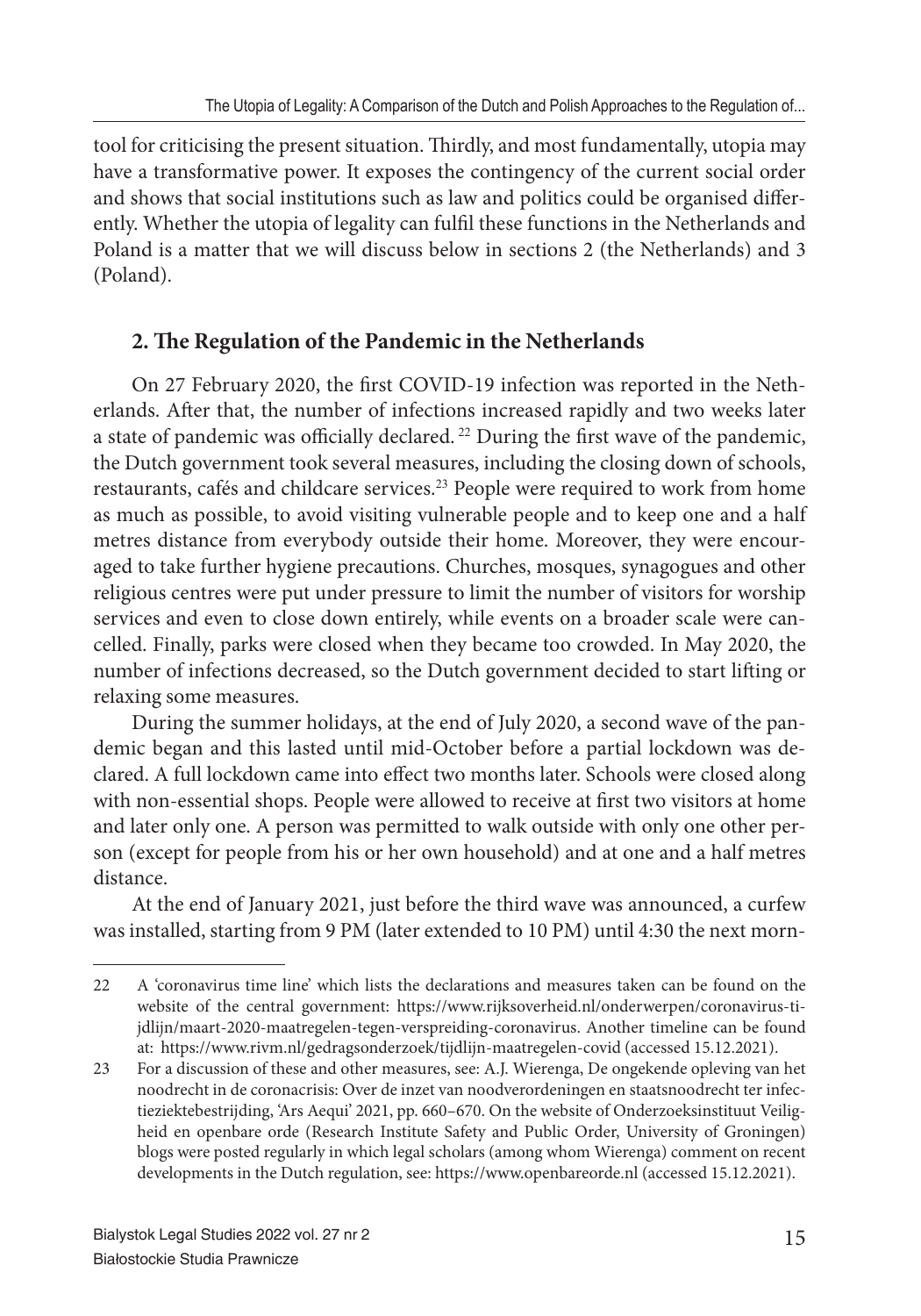ing. The curfew lasted for more than three months. Gradually, when the amount of people vaccinated increased, measures were lifted or relaxed. Under growing social pressure, the Dutch government started to allow more freedoms during the summer season. In October 2021, the number of infections suddenly started to increase dramatically, resulting in the fourth wave of the pandemic. In response, the Dutch government declared a partial or evening lockdown on 13 November 2021. Between 5 PM and 5 AM, non-essential shops, restaurants, cafés, theatres, gyms and so on were closed. The six-feet rule was restored, and people had to wear face masks in public places. People were again required to work from home and only to go to the office when necessary. On 19 December 2021, a full lockdown was declared for a period of four weeks. In the course of 2022, Dutch society has been gradually but slowly reopening despite the spread of the Omicron variant in the first half of the year.

In the first phase of the regulation – which started on 15 March and lasted until 1 December 2020 and coincided roughly with the first two waves of the pandemic the competency for taking measures was based on the Public Health Act.<sup>24</sup> According to this Act, emergency measures can be taken in the case of a medical emergency situation, such as the pandemic. The Dutch government refrained from declaring a state of emergency, since it considered it a too drastic and unnecessary measure. An 'inner cabinet' was installed, consisting of several ministers, including the Prime Minister and the Minister of Health, Welfare and Sport.

During the first phase of the regulation, the Dutch parliament and the municipal councils remained largely sidelined. The inner cabinet, advised by experts, took the measures it deemed necessary, which were subsequently converted to emergency orders by the Safety Advisory Board (*Veiligheidsberaad*). The chairpersons of the 25 safety regions, comprising the mayors of the biggest city of each region, were responsible for implementing the measures in emergency orders. They convened in the Safety Advisory Board and devised together a model emergency order, which chairpersons could adopt and adjust to the situation in their own region. It was the mayor's task to enforce the emergency orders applicable in his or her municipality.

This top-down approach was heavily criticised since it was generally considered to be undemocratic. In the second phase of the regulation, when the pandemic entered its third wave, Parliament regained some control when the Corona Emergency Act came into effect on 1 December 2021.<sup>25</sup> The Act was valid for the period of three months, which could be extended by another three months by government's decision and with parliamentary approval. According to this Act, the Minister of Health,

<sup>24</sup> The Public Health Act (Wet publieke gezondheid) of 9 October 2008, the Dutch Journal of Laws, 'Staatsblad' 2008, 460.

<sup>25</sup> The Temporary Act Measures COVID-19 (Tijdelijke wet maatregelen COVID-19) of 28 October 2020, the Dutch Journal of Laws, 'Staatsblad' 2020, 441, for short: Corona Emergency Act ('Corona spoedwet').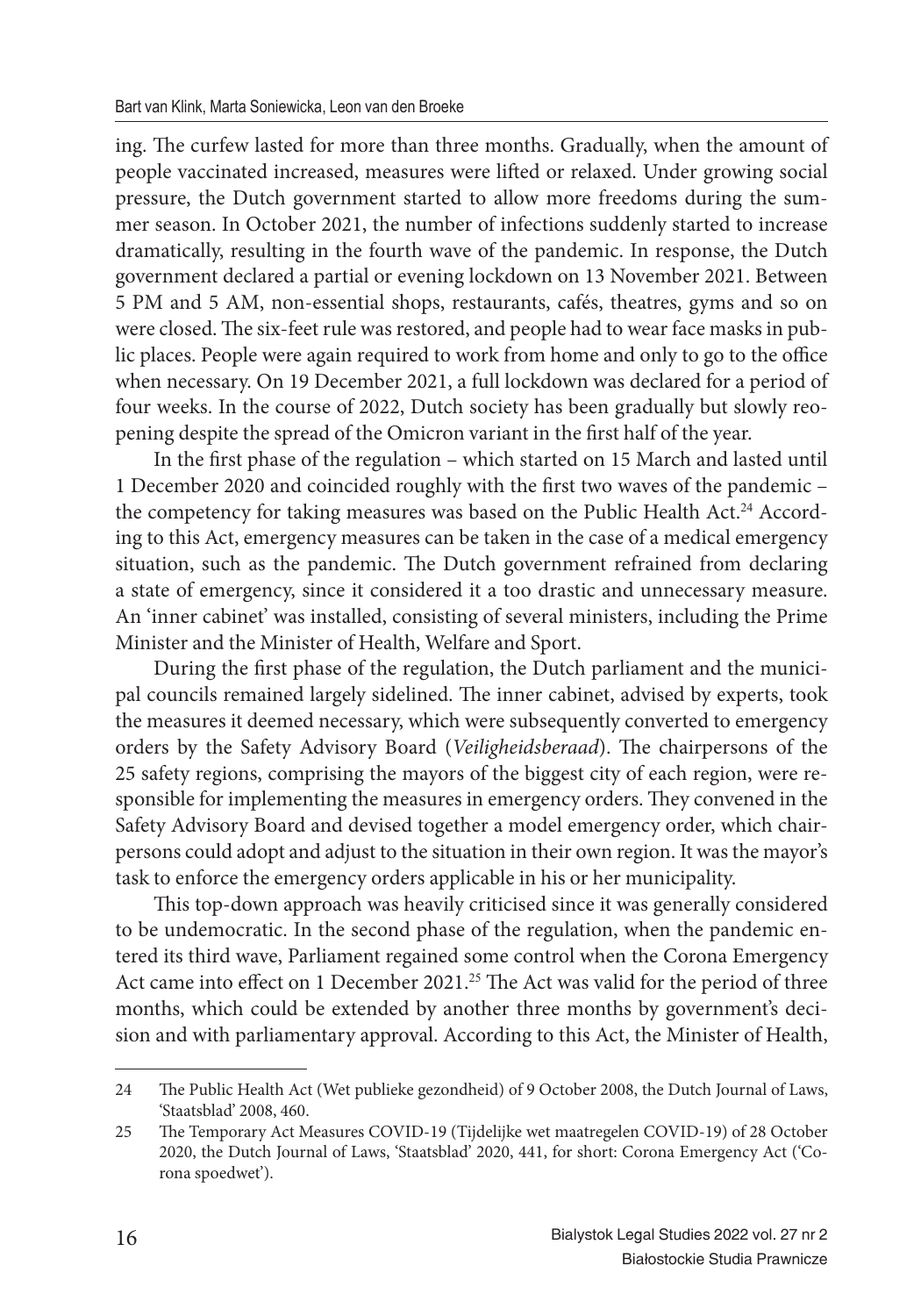Welfare and Sport has the competence to issue emergency decrees after having consulted other ministers in the inner cabinet.<sup>26</sup> Recently, on 17 May 2022, the Dutch first chamber voted against a further extension of the Corona Emergency Act, because it deemed it no longer necessary given the current health situation. That means that, if the Minister wants to take extraordinary measures in the next health crisis, the Public Health Act has to be amended.

During the first phase, the regulation violated some of Fuller's principles of legality. There were rules, certainly, and they were communicated regularly at press conferences and on government websites (in accordance with principles 1 and 2). However, it was not always clear to the citizens what the rules exactly contained since they were changed rather frequently (against principles 4 and 7). For instance, the number of people that one could receive at home or that were allowed to walk together outside changed frequently. Moreover, it was not always clear whether a prescription (such as the one and a half metres  $rule^{27}$ ) was a binding legal rule, backed up with a sanction, or merely an 'urgent recommendation'. As a result, the border between hard (enforceable) law and soft ('educational') law became somewhat blurred. Some legal concepts were not clearly defined in the emergency orders, such as 'gatherings', which could include private dinners at home or not. According to Wierenga and Brouwer, '[s]uch a vague prescription undermines trust in the government and jeopardises legal security for citizens.'<sup>28</sup> On the local level, emergency orders could differ from the model order, as devised by the Safety Advisory Board, which affects the requirement of generality (principle 1). Furthermore, distinctions were drawn in the measures that seemed at times arbitrary, e.g. between essential and non-essential shops (for instance, a liquor store was recognised as essential whereas a bookstore was not). The Temporary Act COVID-19 Justice and Safety, which is more limited in scope than the aforementioned Corona Emergency Act, had to secure that the legislative process, the judiciary and public administration could keep functioning during the pandemic. It entered into force retroactively (against principle 3).<sup>29</sup>

<sup>26</sup> For a more extensive overview of the Dutch regulation of the pandemic, see: A.J. Wierenga, De ongekende…, *op. cit.*, pp. 660–670.

<sup>27</sup> Surprisingly, the prescription to keep a six-foot distance was not a general legal rule in the emergency regulation during the first phase; only some local emergence orders contained this rule. See: A.J. Wierenga, J.G. Brouwer, Noodverordening en het verbod van samenkomsten: Coronacrisis en het recht (deel 9), 20 April 2020, https://www.openbareorde.nl/tijdschrift/coronacrisis-en-het-recht-deel-9/ (accessed 15.12.2021).

<sup>28</sup> *Ibidem* (our translation).

<sup>29</sup> The Temporary Act COVID-19 Justice and Safety (Tijdelijke wet COVID-19 Justitie en Veiligheid Wet) of 22 April 2020, the Dutch Journal of Laws, 'Staatsblad' 2020, 123. It is discussed in: A.J. Wierenga, A.E. Schilder, J.G. Brouwer, Coronacrisis en het recht (deel 13), 22 May 2020, https://www.openbareorde.nl/tijdschrift/coronacrisis-en-het-recht-deel-13/ (accessed 15.12.2021).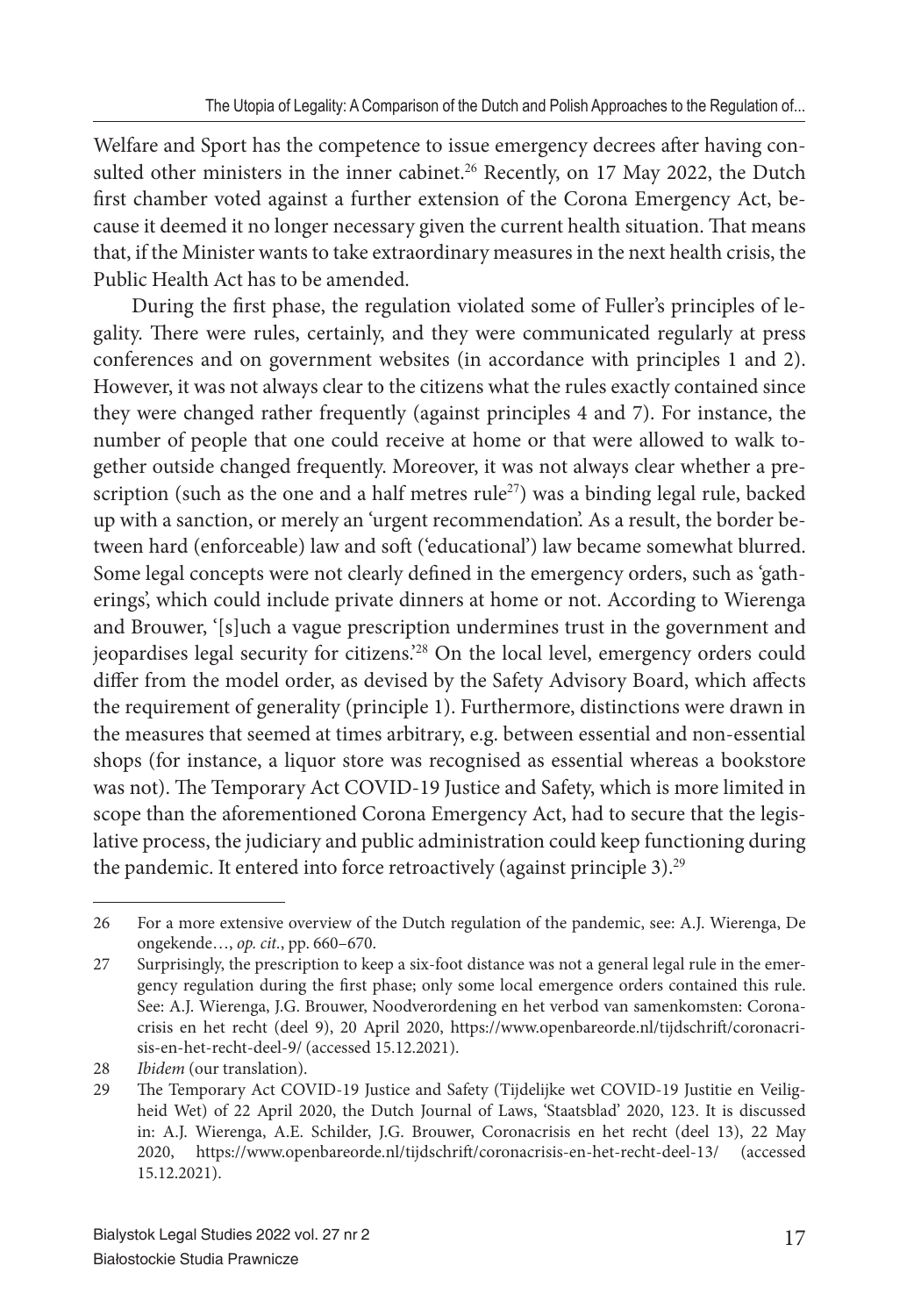In the Dutch legal system, as a matter of principle, fundamental rights cannot be restricted or suspended based on emergency measures without any parliamentary oversight.<sup>30</sup> Only in an event of a major emergency and for a very limited period of time can fundamental rights be restricted or suspended. Some emergency orders even limited basic rights on a larger scale than would have been possible if a state of emergency had been officially declared, for instance by banning visitors in the private sphere.<sup>31</sup> From a democratic point of view, it obviously is highly problematic that, on the central level, Parliament and, on the local level, municipality councils were not involved at all in the process of law-making. This also disturbs the balance of power in the *trias politica*: the administration (in particular the inner cabinet) acquired so much power at the cost of the legislative power that some scholars spoke alarmingly of an 'administrative state'.<sup>32</sup> The emergency orders were enforced differently, in some parts of the country very strictly and other parts barely or not at all, which created an incongruence between official action and declared rule (principle 8).

In the second phase of the regulation, the emergency measures acquired a legal basis in the form of the Corona Emergency Act. The parliament gained more power, as the second chamber was granted the right to veto ministerial decrees. However, from the viewpoint of legality, the regulation met many of the same problems as in the first phase, in particular: the lack of *stability*: the rules continued to be changed regularly; *clarity*: it cannot be determined beforehand whether an emergency decree is necessary and, if so, when it is proportionate to the objective of protecting public health (that remains a matter of political, and not legal, assessment); and *generality*: for instance, exceptions to the general ban on mass events were granted that appeared to be arbitrary (such as in the case of the Dutch Grand Prix 2021 in Zandvoort). Moreover, the justification for the measures taken kept changing. This affects the consistency of the regulation (against principle 5). The Dutch Council of State warned against a 'yoyo effect'. Every time the number of infections decreased, measures were lifted which had to be reintroduced when the infection rate increased again. According to the Council of State, this was confusing for citizens and could affect their willingness to follow the rules. Moreover, the credibility and efficacy of the measures taken were at stake.

Early in this phase, the inner cabinet decided to install a curfew, however not on the basis of the Corona Emergency Act (which was already in force) but on another law – the Act Extraordinary Competencies Civil Authority,<sup>33</sup> article 8 – so it did not

<sup>30</sup> W.J.M. Voermans, Het land moet bestuurd worden: Machiavelli in de polder, Amsterdam 2021, p. 188.

<sup>31</sup> A.J. Wierenga, A.E. Schilder, J.G. Brouwer, Coronacrisis…, *op. cit.*

<sup>32</sup> W.J.M. Voermans, Het…, *op. cit.,* p. 143 ff .

<sup>33</sup> The Act Extraordinary Competencies Civil Authority (Wet buitengewone bevoegdheden burgerlijk gezag) of 3 April 1996, the Dutch Journal of Laws, 'Staatsblad' 1996, 367.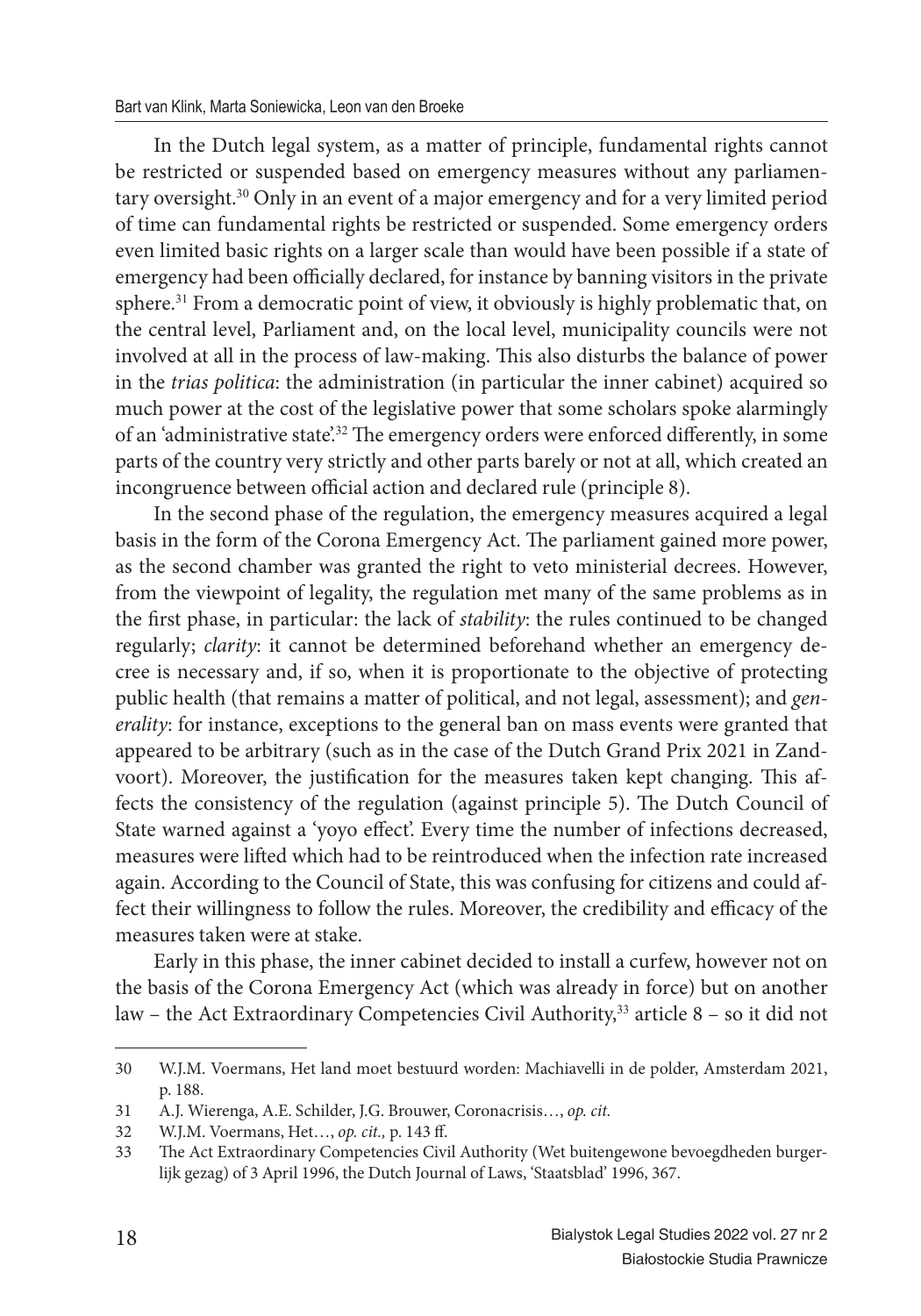have to consult parliament. This was a rather surprising move, since a curfew is a very drastic measure which was used the last time in the Netherlands during the Nazi occupation. The action group Viruswaarheid (Virus Truth) brought the case before court. The Preliminary Relief Judge of the District Court of The Hague ruled that the curfew lacked an appropriate legal basis, since it was not demonstrated that the situation was so urgent that parliament could not have been consulted.<sup>34</sup> Subsequently, the state lodged an appeal but the government did not wait for the court's decision in appeal and added the curfew to the Corona Emergency Act. So ultimately, after much social, legal and political pressure, the curfew acquired an appropriate legal basis.

The question may be raised, however, as to whether this measure did not ask the impossible from citizens (against principle 6): can it be required that people stay at home between 9 or 10 o'clock in the evening until early morning and to receive only a very limited number of visitors for no less than three months? Many psychologists feared that the curfew would increase psychological problems among young people in particular. In terms of practicability, another point can be made: the enforcement of the measures is now to a large extent privatised: employees of restaurants, cafés, theatres et cetera had to check whether people were allowed to enter. This laid a heavy burden on the organisations involved. More fundamentally, the question is whether private persons are qualified and capable of enforcing legal norms. Finally, while it is true that parliament has more power to interfere in the legislative process, in practice the government has been in charge sofar and could pass most of the emergency decrees with minor interference from the second chamber.

# **3. The Regulation of the Pandemic in Poland**

According to Polish law, the legal response to the pandemic situation can be introduced in two different ways, either by 1) the constitutional state of a natural disaster (Art. 232 of the Constitution of April 1997 of the Republic of Poland, for short: the Polish Constitution),<sup>35</sup> or 2) a statutory state of epidemic (the Act of 5 December 2008 on preventing and combating infections and infectious diseases, for short: the  $Act).<sup>36</sup>$ 

The main difference between these two legal ways of combating epidemics is that the constitutional state of natural disaster provides extraordinary measures

<sup>34</sup> ECLI:NL:RBDHA:2021:1100. The curfew is discussed in, for instance, J.G. Brouwer, Avondklok op basis van Wet publieke gezondheid: Parlementaire controle beter geborgd? Coronacrisis en het recht (deel 21), 19 February 2021, https://www.openbareorde.nl/tijdschrift/corona-en-het-rechtdeel-21/ (accessed 15.12.2021).

<sup>35</sup> Journal of Laws 1997, item 483 with amendments.

<sup>36</sup> Journal of Laws 2020, item 1845. See L. Bosek (ed.), Ustawa o zapobieganiu oraz zwalczaniu zakażeń i chorób zakaźnych u ludzi. Komentarz, Warsaw 2021; L. Bosek, Stan epidemii. Konstrukcja prawna, Warsaw 2021.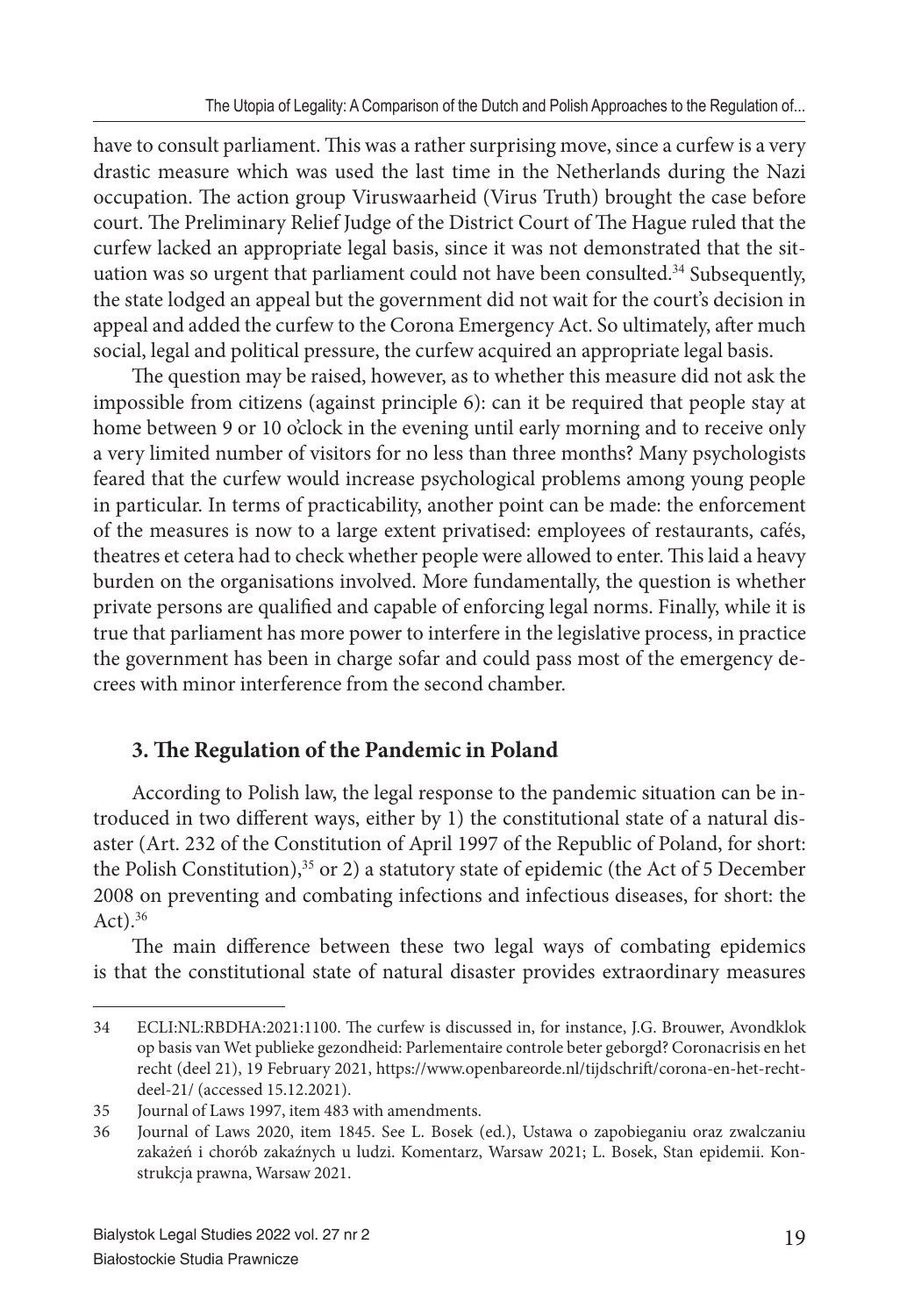which 'can only be applied in situations in which 'ordinary constitutional measures are inadequate" (Article 228 section 1 of the Polish Constitution).<sup>37</sup> These extraordinary measures can be introduced only for a definite period of time, no longer than 30 days.38 A state of epidemic, on the other hand, can be applied to ordinary situations and is not limited in time. In other words, if the statutory state of epidemic is sufficient to combat an epidemic, the introduction of the constitutional state of a natural disaster is not necessary.<sup>39</sup> Since the statutory state of epidemic is considered the ordinary set of measures to combat a pandemic, the limitation of the constitutional rights and freedoms must be temporary and must meet such necessary conditions as a) the comprehensive statutory basis for the delegation of powers to the executive and b) the proportionality rule (Article 31 section 3 of the Polish Constitution).<sup>40</sup>

The Polish government decided to choose the second option – introducing a statutory state of epidemic. Just like in the Netherlands, the government considered the constitutional extraordinary measures as too drastic and unnecessary.<sup>41</sup> However, the government was strongly criticised for not introducing the state of natural disaster, and it was frequently argued that the political and economic reasons were predominant in this decision.<sup>42</sup>

The state of an epidemic, as well as necessary restrictive measures, can be introduced by executive regulations of the Minister of Health for a nationwide epidemic or by the voivode for the territory of a region. The Amendment of the Act of 2 March 2020 extended the extraordinary powers of the Minister of Health to the Council of Ministers, which resulted in diminishing the role of the former in managing the epidemic crisis.<sup>43</sup> On 13 March 2020 a state of epidemic threat was announced in the

<sup>37</sup> M. Małecki, M. Sławiński, Repressive Nature of Selected COVID-19 Regulations in the Polish Legal System. The Question of Constitutionality, (in:) E. Hondius et al. (eds.), Coronavirus and the Law in Europe, Intersentia Online 2020, https://www.intersentiaonline.com/library/coronavirusand-the-law-in-europe (accessed 15.12.2021).

<sup>38</sup> An extension of a state of natural disaster requires the consent of the Polish Parliament (Sejm).

<sup>39</sup> L. Bosek, Anti-Epidemic Emergency Regimes under Polish Law in Comparative, Historical and Jurisprudential Perspective, 'European Journal of Health Law' 2021, no. 28, pp. 113–141, on p. 138.

<sup>40</sup> M. Małecki, M. Sławiński, Repressive…, *op. cit*.

<sup>41</sup> The Supreme Court declared in its decision of 28 July 2020 (I NSW 2849/20) that 'the Council of Ministers was not obliged to introduce a state of natural disaster in response to the COVID-19 epidemic, in a situation where it was possible to introduce the State of Epidemic Emergency or the State of Epidemic' (in Bosek 2021, p. 139).

<sup>42</sup> E. Rutynowska, M. Tatała, P. Wachowiec, Rule of Law…, *op. cit.,* p. 25. Yet, if the government introduced the extraordinary regime, it could also be prone to political criticism due to extraordinary power given to the executive in such a regime which may lead to the abuse of power. For instance, the extraordinary regime allows for the suspension of the freedom of assembly which would prevent anti-governmental mass demonstrations, such as those which took place in the middle of the second wave of the pandemic in response to the restriction on the anti-abortion law.

<sup>43</sup> L. Bosek, Anti-Epidemic…, *op. cit*., p. 132.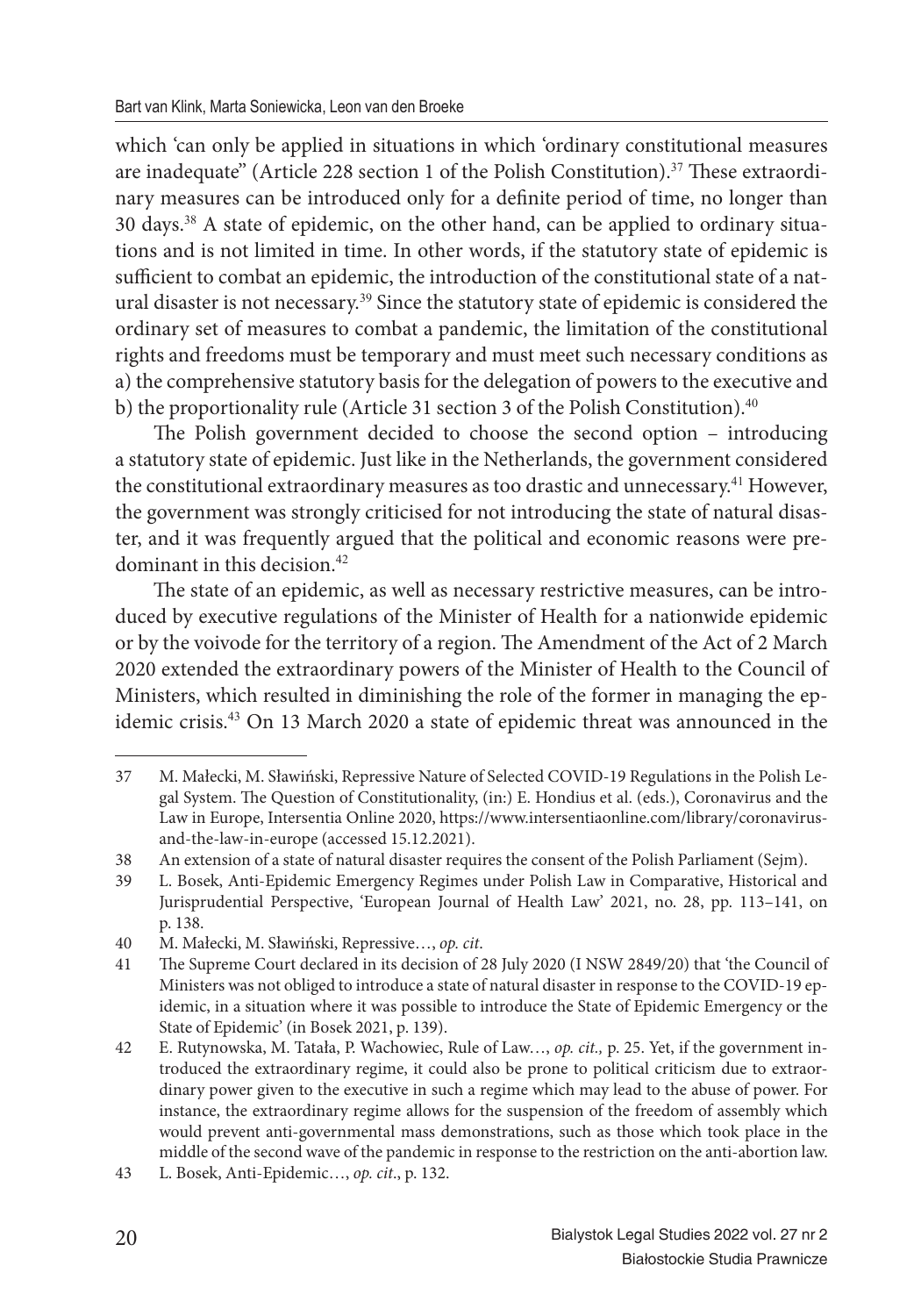decree by the Polish Minister of Health.<sup>44</sup> It resulted in the imposition of the first restrictions, such as quarantine for people returning from other countries, limiting public gatherings (in March 2020, any gatherings of more than 50 people were prohibited, on 10 April 2020 all kinds of gatherings were prohibited for a very short time) and the functioning of workplaces. A week later, on 20 March 2020, the Minister of Health announced a state of epidemic.<sup>45</sup> It resulted in further restrictions being imposed such as limiting freedom of movement, limiting access to public green and leisure areas, obligation to keep distance, obligation to wear face masks, and a further prohibition on gatherings (on 21 December 2020 gatherings of more than five persons were prohibited).

The most restrictive measures such as lockdowns, similar to a certain degree to the aforementioned Dutch ones, were only introduced in the early stage of the pandemic when Poland actually had a relatively small number of infections (March–April 2020). During the second and third waves of the pandemic, in which the number of infections rose drastically, partial lockdowns, restrictions on gatherings, obligation to wear facemask etc. were continued. Yet measures were never as strict as in the Netherlands, except those introduced in March–April 2020, and became less and less intrusive.

In Poland, just like in the Netherlands, rights and freedoms cannot be limited by decree, but only by statute. Since the state of natural disaster was not introduced, any limitation on constitutional rights and freedoms required a comprehensive statutory basis and the application in accordance with the proportionality rule. Although the Act gave a very broad scope of authorisation to the executive powers, most of the aforementioned, highly intrusive restrictions did not have a direct and comprehensive statutory authorisation of the parliament. For instance, the government introduced a prohibition on movement in public space except for conducting professional affairs, volunteering in affairs related to combating the epidemic, conducting religious affairs, or 'satisfying the necessary needs associated with current matters of everyday life.<sup>46</sup> According to the Act, in the state of an epidemic the executive powers

<sup>44</sup> The state of epidemic threat is defined in Article 2 point 23 of the Act as: a legal situation introduced in a given area with respect to the risk of an epidemic outbreak and in order to undertake preventive measures specified in the Act.

<sup>45</sup> The state of epidemic is defined in Article 2 point 22 of the Act as: a legal situation introduced in a given area with respect to an epidemic and in order to undertake counter-epidemic and preventive measures specified in the Act to minimise the effects of the epidemic. The difference between the state of epidemic threat and the state of epidemic is that the former is introduced when a risk of the outbreak of an epidemic occurs, while the latter concerns combating the pandemic which has already occurred.

<sup>46 §5</sup> of Council of Minister's Regulation of 31 March 2020 on establishing certain limits, orders and prohibitions in relation to the state of epidemic (Journal of Laws 2020, item 566), changed by the Council of Minister's regulations of 10, 19 and 26 April 2020, on establishing certain limits, orders and prohibitions in relation to the state of epidemic.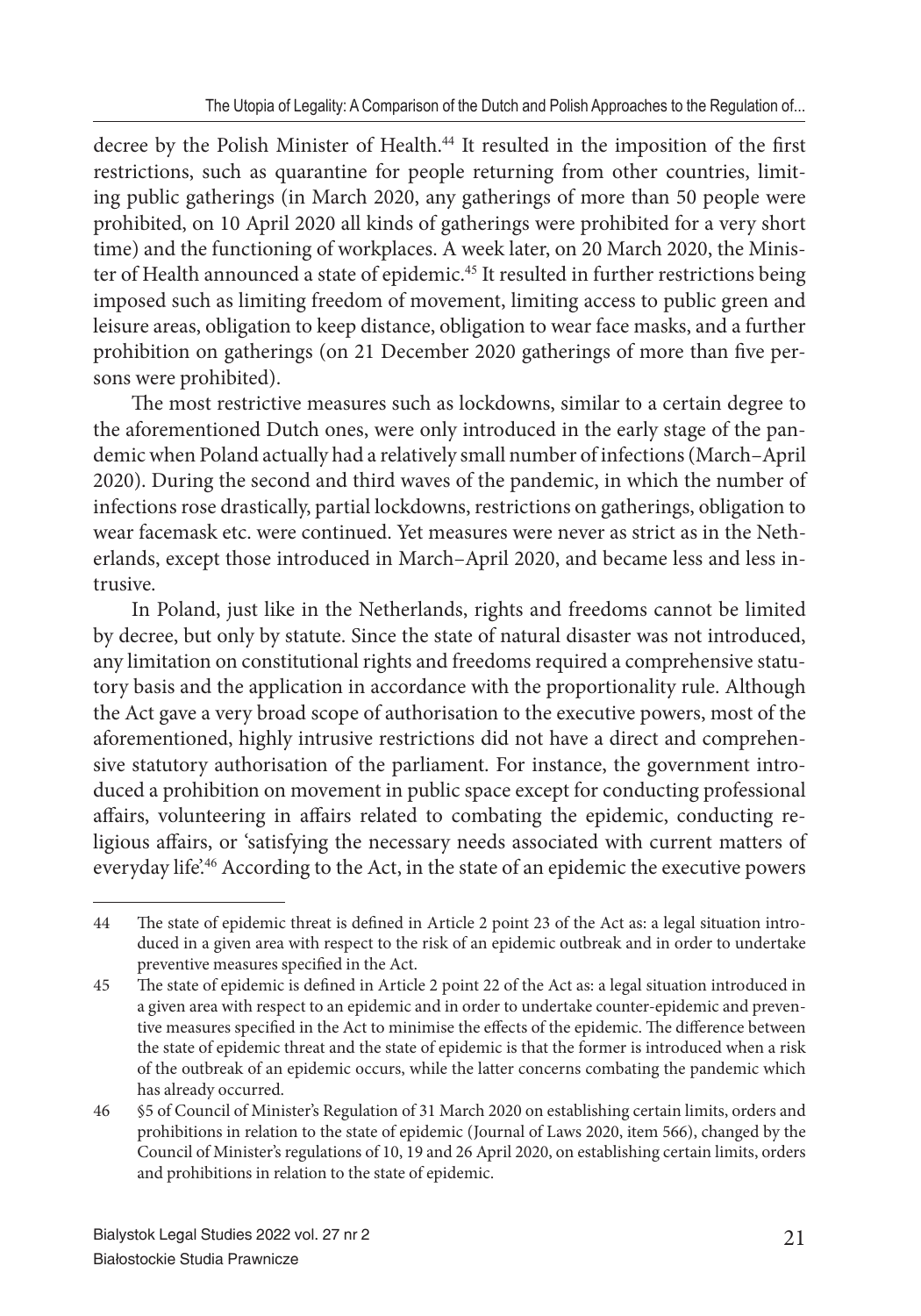may temporarily limit specific methods or manners of movement, yet they cannot impose on the entire population a general ban on movement.<sup>47</sup> Besides, the phrase which was used in the regulation concerning the prohibition of movement except for 'satisfying the necessary needs' of everyday life was very ambiguous and left too much discretion to the interpretation of the police and healthcare officials.<sup>48</sup> The same refers to the introduction of a curfew on the New Year's Eve of 2020,<sup>49</sup> which belongs to extraordinary measures and could not be introduced by a decree in the state of epidemic. What is more, the restrictions on movement addressed at specific age populations, such as minors or seniors, could be considered as discriminatory policies.<sup>50</sup> In the case of minors, they were prohibited from travelling without a legal guardian, and in the case of seniors they could only travel for conducting professional affairs, satisfying the necessary needs associated with current matters of everyday life, or conducting religious affairs.<sup>51</sup>

The prohibition on the access to green and leisure areas, including parks and even forests, in the early stage of the pandemic, was also questionable from a legal point of view, since the executive power could only impose temporary restrictions of the use of sites or areas, and not prohibit access to parks and forests as such.

The general obligation to wear face masks in public spaces was also introduced without the specific statutory delegation. According to the Act, the executive powers could order wearing face masks to sick people or to those who have contact with them, yet they could not extend the obligation to cover the nose and mouth to the entire population, which would require a separate statutory basis.<sup>52</sup> The statutory obligation to wear face masks was introduced much later, in December 2020.

For those who violated the aforementioned restrictions, fines were imposed by the police or administrative fines by healthcare inspectors. Yet ordinary and administrative courts reviewed these sanctions and considered them not binding since they

<sup>47</sup> Z. Ganczewska, P. Kubaszewski, Prawa człowieka w dobie pandemii, Warsaw 2021, p. 13.

<sup>48</sup> *Ibidem*, pp. 13–14.

<sup>49</sup> Council of Minister's Regulation of 21 December 2020 on establishing certain limits, orders and prohibitions in relation to the state of epidemic (Journal of Laws 2020, item 2316).

<sup>50</sup> Z. Ganczewska, P. Kubaszewski, Prawa…, *op. cit.*, p. 14.

<sup>51</sup> Council of Minister's Regulation of 31 March 2020, *op. cit*.; Council of Minister's Regulation of October 2020 on establishing certain limits, orders and prohibitions in relation to the state of epidemic, Journal of Laws 2020, item 1758.

<sup>52</sup> E. Rutynowska, M. Tatała, P. Wachowiec, Rule of Law…, *op. cit.,* p. 25. For further discussion of other controversial legal issues during the pandemic see for instance: E.M. Guzik-Makaruk, Some Remarks on the Changes in the Polish Penal Code During the Pandemic, 'Bialystok Legal Studies' ('Białostockie Studia Prawnicze') 2021, vol. 26, no. 6 (Special Issue), pp. 27–37; G.B. Szczygieł, Prisoners During the Pandemic, 'Bialystok Legal Studies' ('Białostockie Studia Prawnicze') 2021, vol. 26, no. 6 (Special Issue), pp. 39–54; P. Chmielnicki, D. Minich, R. Rybkowski, M. Stachura, K. Szocik, The COVID-19..., *op. cit.*, pp. 77-109.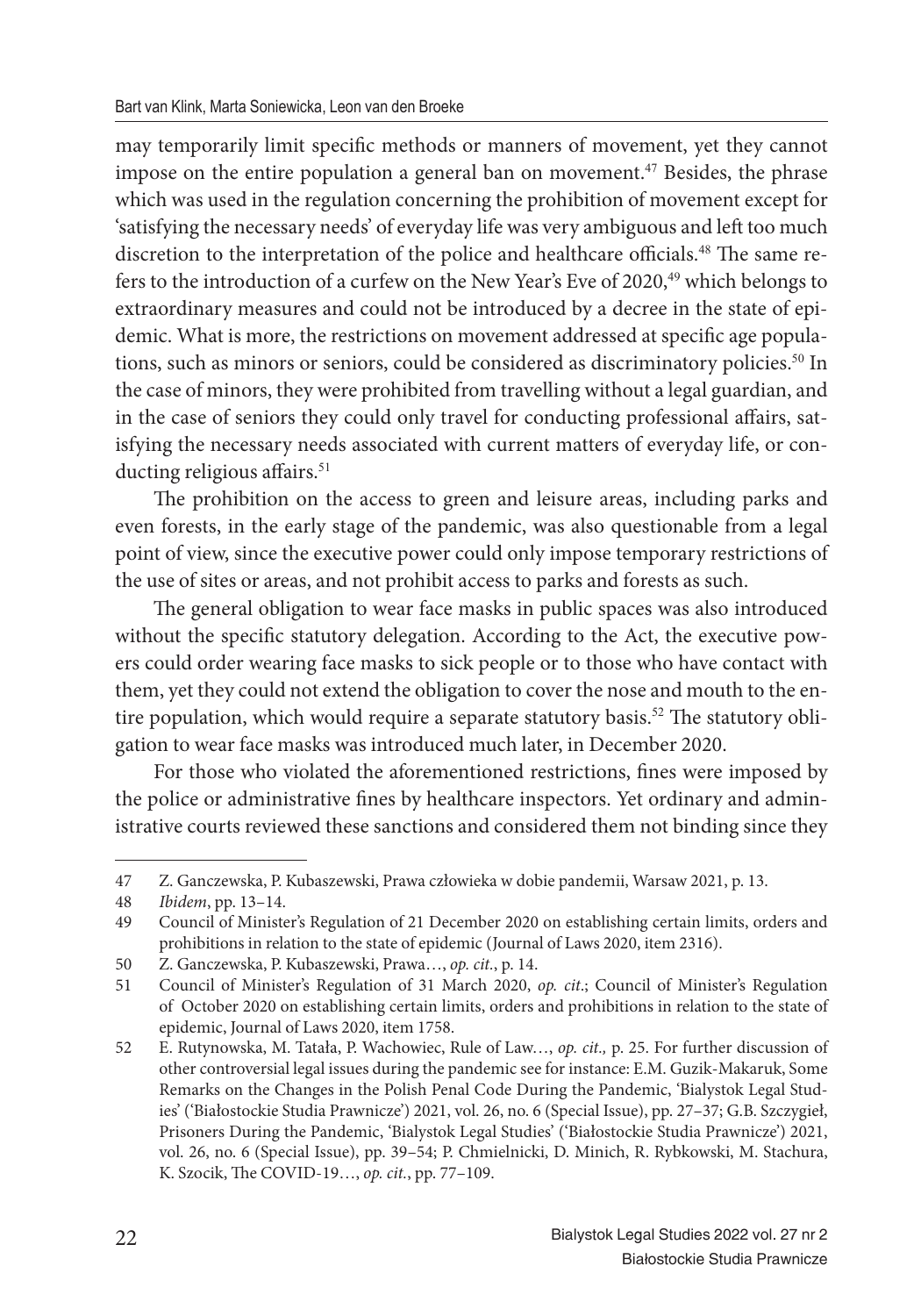were imposed for violating the restrictions which were introduced without comprehensive and direct statutory delegation.

From the perspective of Fuller's 'internal morality of law', it is worth stressing that most of the formal principles of law-making were violated or undermined. As Fuller argues, 'infringements of legal morality tend to become cumulative'<sup>53</sup> and the pandemic legislation seems to be a very good example of this. The extraordinary restrictions implemented in the first phase of the pandemic lacked a proper legal basis, which violated the principle of congruence between the law as declared in the constitution and statutes and the law as actually administered by the public officials according to the decrees (principle 8). The rapid and mass-scale production of new laws and amendments violated the principle of stability (principle 7) and resulted in legal chaos and uncertainty.<sup>54</sup> New measures were published with little or no notice, undermining the principle of publicity (principle 2) and prospectivity (principle 3), which resulted in leaving people no time for preparation or adjustment to new legal requirements even though some of them were very intrusive in the functioning of workplaces or the organisation of people's everyday life. Moreover, the legislation was often inconsistent and full of exceptions and provided absurd solutions,<sup>55</sup> which violated the principle of consistency and clarity (principles 4 and 5). The governance was chaotic, uncoordinated, unpredictable and not transparent. The communication of the public officials was unclear, ambiguous and contradictory – contradictory information was provided by public officials during press conferences, on government websites and in the regulations themselves. There were also measures which violated the principle of practicability (principle 6) by requiring the impossible, for example keeping distance in places with not enough space and so on.

### **4. The Utopia of the Pandemic**

When we compare the Polish and the Dutch approaches to the pandemic, there are some differences. For instance, at the start of the pandemic the Polish government declared a state of epidemic, whereas the Dutch government took measures that were implemented in emergency orders in the various safety regions. It is the task of these public bodies to oversee regional cooperation in areas such as firefighting, disaster management, crisis management and healthcare. The Safety Regions Act, which dates

<sup>53</sup> L. Fuller, The Morality..., *op. cit.*, p. 92.

<sup>54</sup> E. Rutynowska, M. Tatała, P. Wachowiec, Rule…, *op. cit*., p. 4, 15 and 21.

<sup>55</sup> The number of exceptions to each rule, their inconsistency, unclarity and absurdity were often mocked. For example, an electronic 'Generator of COVID-19 restrictions' was created where you can 'check what is allowed and what is not today' (https://koronawirus.lol, accessed 15.12.2021). Computer-generated restrictions include for instance: 'Hotels are available only for ex-miners, ex-husbands, fencers and Greta Thunberg'; 'All persons arriving to Poland by train from polar circles of Norway, Sweden and Finland are exempted from quarantine' and so on (our translation).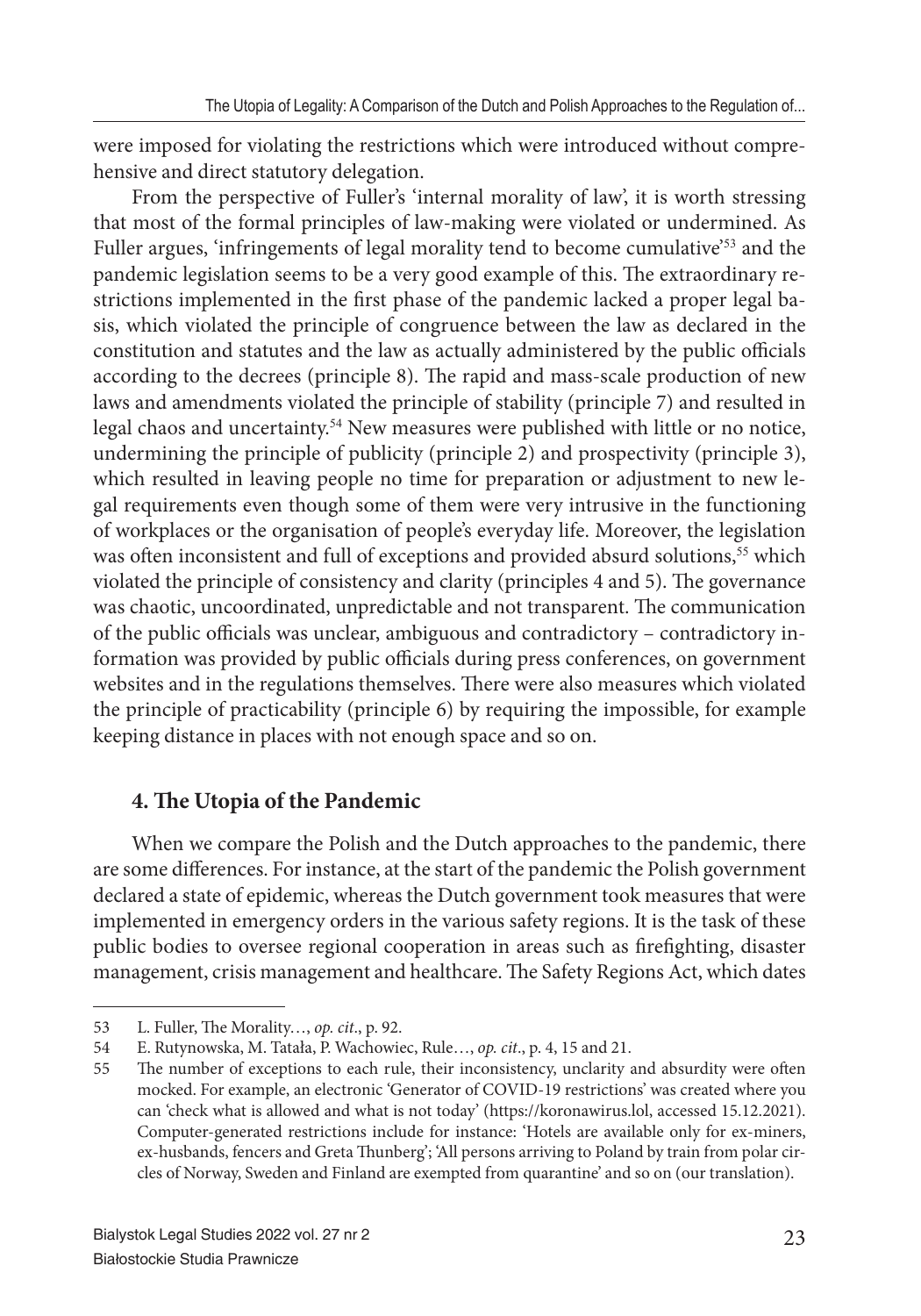from 2010, regulates this type of regional cooperation in a high-quality and efficient way.56 A geographical Coronavirus Dashboard of the 25 safety regions in the Netherlands was created.<sup>57</sup> The dashboard includes data information on vaccinations, hospitals, infections, behaviour, vulnerable groups and early indicators. However, in our view, the above-mentioned differences between the Netherlands and Poland are not fundamental. Ultimately, both countries seem to end up in chaos and improvisation and have difficulties preserving legality in these exceptional times. Taking the considerable difference of the initial ranking in the Rule of Law Index 2020 into account, this may seem surprising. In the report on the governance of the COVID-19 crisis in 29 countries, we can read that in terms of resilience of governance (including executive accountability) the Netherlands takes a middle position, whereas Poland ended up in the lower ranks.<sup>58</sup> This can be interpreted as a result of general differences in the state's capacity of the two countries, which was tested by the crisis. Yet the comparison of the pandemic regulations in the two countries reveals that Fuller's principles of legality were violated to a similar extent. Moreover, in later stages of the pandemic, the governments in both countries tried to bring the legislation more in accordance with the requirements of the rule of law. In both countries, the infringements on the legality principles had a similar effect on the people's trust in public institutions: in a recent report, it is argued that the Netherlands degraded from a high-trust to a lowtrust society,59 whereas in Poland the level of institutional distrust was further deepened.

Both the Dutch and Polish governments refrained from declaring a state of emergency. By declaring a state of epidemic, the Polish government decided to act in accordance with ordinary measures specified in the Act. The Polish government was strongly criticised for not introducing the extraordinary measures, but in fact the restrictions implemented by the executive powers, especially in the early stage of the epidemic, were of an extraordinary character.<sup>60</sup> These laws were questioned due to the lack of specific statutory delegation, unspecified timing and the disproportionality of the sanctions and restrictions. The overruling by the ordinary courts of the fines imposed by public officials for violating the restrictions proved that the division of

<sup>56</sup> Safety Regions Act (Wet Veiligheidsregio's) of 11 February 2010, https://wetten.overheid.nl/ BWBR0027466/2017–06–10# (accessed 29.04.2022).

<sup>57</sup> See: Level of risk per safety region | Coronavirus Dashboard | Government.nl (accessed 29.04.2022).

<sup>58</sup> C. Schiller et al., Just How Resilient are OECD and EU Countries? Sustainable Governance in the Context of the COVID-19 Crisis, Bertelsmann Stiftung 2021, https://www.bertelsmann-stiftung. de/de/publikationen/publikation/did/just-how-resilient-are-the-oecd-and-eu-countries-all (accessed 15.12.2021), pp. 130–132.

<sup>59</sup> G. Engbersen et al., De laag-vertrouwensamenleving: De maatschappelijke impact van COVID-19 in Amsterdam, Den Haag, Rotterdam & Nederland (vijfde meting), Rotterdam 2021, https:// www.impactcorona.nl/laag-vertrouwen-samenleving/ (accessed 15.12.2021).

<sup>60</sup> E. Rutynowska, M. Tatała, P. Wachowiec, Rule…, *op. cit*., p. 8.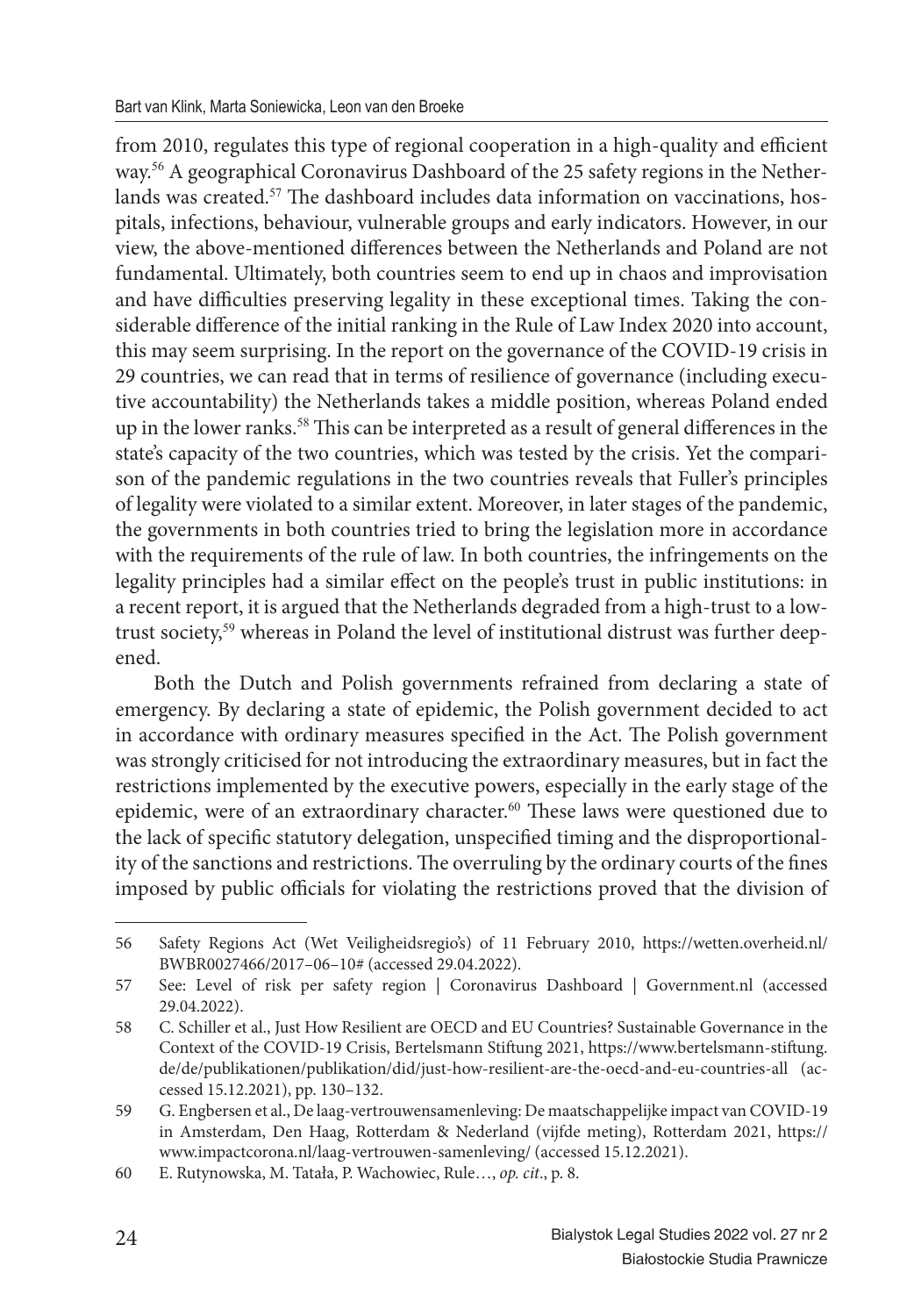powers worked properly. At the same time, the judgments increased the tension between the government and the judiciary and contributed to the further deterioration of trust in law and public institutions in Poland. The unjustified fines on a mass scale during the pandemic elucidate the limitations of a legal system in which the courts are solely playing the role of 'a bulwark against lawless administration of the law', as Fuller points out, since 'it makes the correction of abuses dependent upon the willingness and financial ability of the affected party to take his case to litigation.<sup>61</sup>

The measures taken by the Polish government not only created a chaotic situation from a legal point of view; it also caused uncertainty among the people. This had a negative effect on the public's attitude towards the government and its willingness to comply with the measures. Although the initial level of social and institutional trust was relatively low in Poland, in the early stages of the pandemic people demonstrated an unexpected willingness to accept constraints on their rights and freedoms even when they lacked a proper legal basis. It can be argued that, as an exceptional situation, pandemics allow for the temporal 'suspension' of the rule of law for the sake of safety.<sup>62</sup> However, when an exceptional situation threatens to become permanent, the 'suspension' of the rule of law undermines the social contract and results in disobedience. In fact, in later stages of the pandemic, due to the governmental disregard for the rule of law, the trust in public institutions decreased and the authority of law was undermined, encouraging citizens to disobey the rules. From the second wave of the pandemic, the governmental restrictive measures in Poland were based mainly on voluntary compliance. Despite its ineffectiveness - the number of infections and the pandemic death toll were well above average – the government did 'not want to provoke the anger of its citizens and resign[ed] from acting or only pretend[ed] to act.<sup>63</sup> At the same time, citizens pretended to obey the law and the government pretended not to see that they were pretending, which created a rather Kafkaesque situation. Furthermore, the state's inability to effectively coordinate social behaviour by imposing legal norms, as well as its inability to guarantee access to basic social goods, such as healthcare resources, resulted in the creation of parallel social norms and institutions based on social capital.<sup>64</sup> On 16 May 2022 the state of epidemic was cancelled in Poland,<sup>65</sup> almost all restrictions had been lifted by spring 2022 and the healthcare system has started to treat COVID-19 as a normal disease.

<sup>61</sup> L. Fuller, The Morality..., op. cit., p. 81.

<sup>62</sup> B. Biga et al., Folk Improvisations: How the Pandemic Changes Social Norms, Cracow 2021, https://politykipubliczne.pl/wp-content/uploads/2021/07/22-Folk-Improvisations\_EN-raport. pdf (accessed 15.12.2021), p. 7.

<sup>63</sup> *Ibidem*, p. 8.

<sup>64</sup> *Ibidem*.

<sup>65</sup> Council of Minister's Regulation of 12 May 2022 on renouncing the state of epidemic on the area of the Republic of Poland (Journal of Laws 2022, item 1027). Currently, the state of epidemic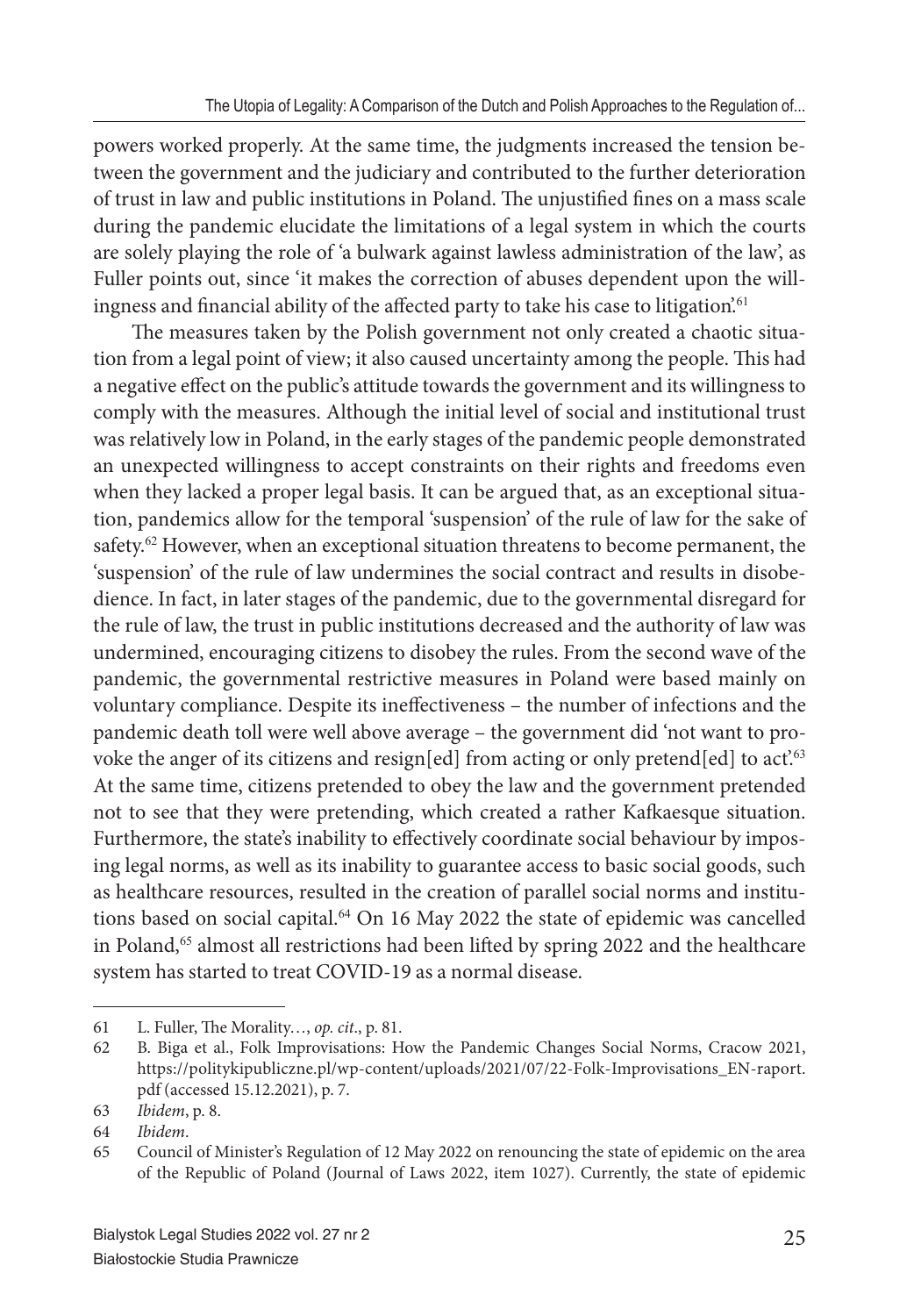The Dutch approach to the pandemic shows similar elements of chaos and improvisation. As Schiller et al. note, 'the government's crisis management remained preoccupied with short-term objectives, with no signs of future-oriented learning or adaption.<sup>66</sup> Moreover, it can be questioned whether the approach is really based on consensus as Jasanoff and Hilgartner claim.<sup>67</sup> It is true that the government, before taking new measures, usually asks advice from the Outbreak Management Team (OMT), a group of medical and other experts, and it also regularly consults other people, for instance from trade unions and business and teachers' organisations.<sup>68</sup> However, it occasionally deviates from the advice given by appealing to the demands of 'society'. After the first wave of the pandemic, the rift between the government and the opposition in parliament deepened.<sup>69</sup> Dutch society became more and more divided on the question of how to deal with the crisis. Many citizens in the Netherlands no longer supported the government's seemingly erratic approach. The COVID-19 pandemic enhanced distrust of public institutions (government, medical science and the mainstream media): people in particular on the left and right extremes of the political spectrum rejected the restrictions on freedom made for the sake of public health. Regularly, groups of people demonstrated in the streets against the measures. In protest against the government's vaccination campaign, some opponents were even considering establishing a 'parallel society' outside the Netherlands (possibly somewhere in South America), a 'New Batavian Republic'.<sup>70</sup> In the Netherlands, as in Poland, most restrictions have recently been lifted. For example, as of 23 March 2022, the Dutch do not have to wear face masks any more, expect in airplanes and at airports. The Dutch are no longer required to work from home, unless in the case that a person does not feel well. Since 23 March 2022 it is much easier to travel than earlier in the pandemic.<sup>71</sup>

With regard to the rule of law, the Dutch approach is problematic too. As said above, in later phases of the regulation, both the Polish and the Dutch government did strengthen the legal basis of the measures taken. However, since the measures kept on changing constantly and a clear rationale behind the approach taken was lacking, the situation was – legally speaking – far from ideal. In terms of generality,

threat has replaced the state of epidemic in Poland which justifies certain sanitary measures (see footnote 44).

<sup>66</sup> C. Schiller et al., Just…, *op. cit*., p. 130.

<sup>67</sup> S. Jasanoff , S. Hilgartner, A Stress…, *op. cit.*

<sup>68</sup> C. Schiller et al., Just…, *op. cit*., p. 130.

<sup>69</sup> *Ibidem*, p. 27.

<sup>70</sup> A. Kouwenhoven, W. Heck, Coronaprik jaagt 'wakkere burger' naar een eigen, parallele samenleving, 'NRC Handelsblad', 22 June 2021.

<sup>71</sup> See: Coronavirus measures and advice in brief | Coronavirus COVID-19 | Government.nl and Verdere versoepelingen coronamaatregelen | Nieuwsbericht | Rijksoverheid.nl (accessed 29.04.2022).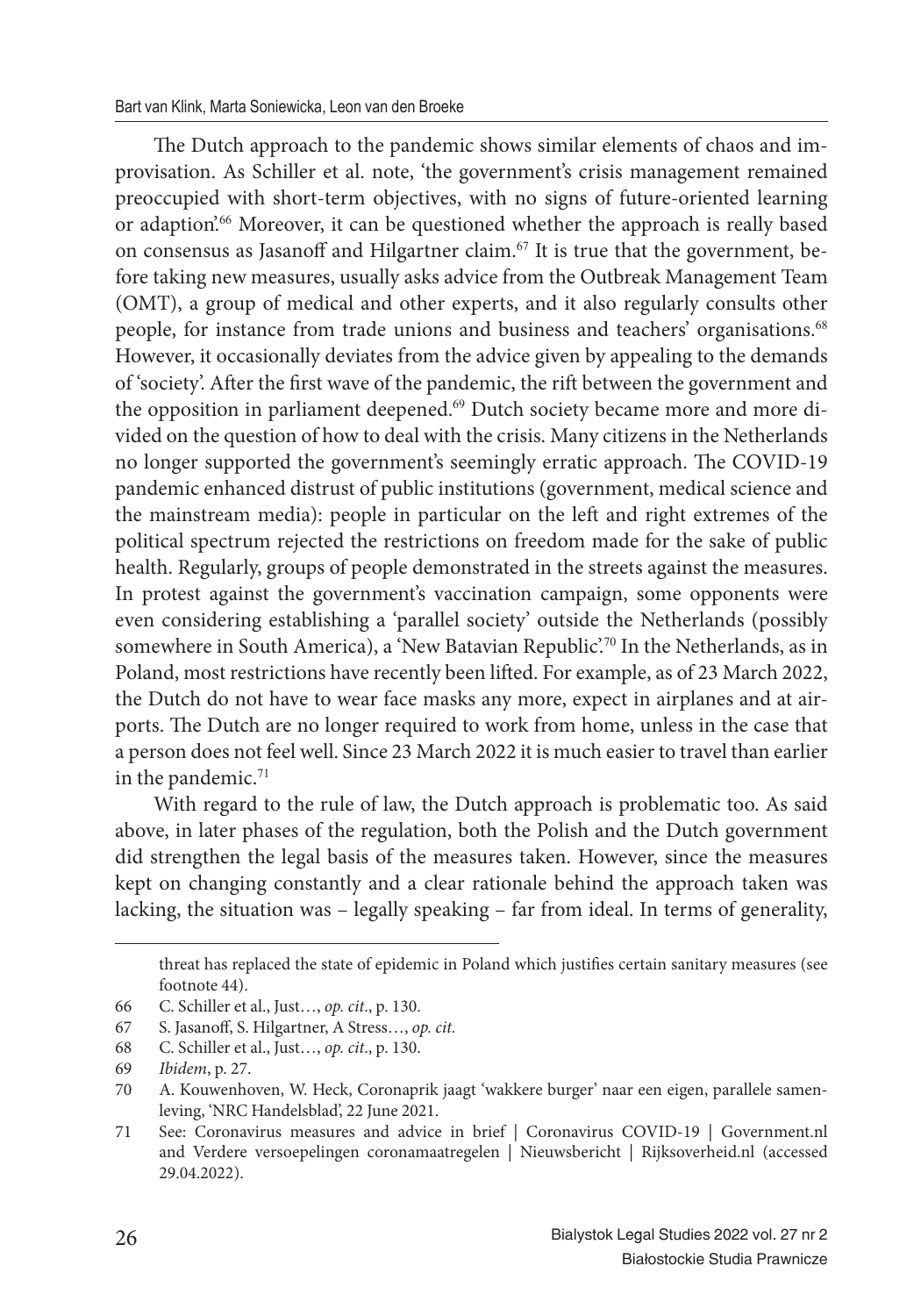clarity and stability of the regulations there remains much to be desired. And so, the search for legality continues.

# **Conclusion: In Search of Legality**

As we have seen, the Netherlands and Poland had serious problems in preserving legality in these exceptional times. Against our initial hypothesis, the difference between the two countries in terms of the rule of law was not as large as one would have expected from their respective rankings in the Rule of Law Index 2020. The situation in the two countries seemed rather dystopian, both from the viewpoint of public health and the rule of law. Returning to our central research question, we have to conclude that the rule of law – in particular, the principle of legality – played a very limited role in regulating the pandemic in Poland as well as in the Netherlands.

However, this does not mean that legality was just a utopia in the conventional sense of a fantasy or illusion. Following Ricœur, we claim that the utopia of legality may fulfil an important critical function in criticising the current approach and may offer useful suggestions for improving the legal basis of the measures taken. In contrast to Schmitt, we do not believe that the order must be restored first before the legal order can be established. In exceptional situations it may be necessary to limit or suspend fundamental rights temporarily. This constitutes, as Agamben argues, the 'paradox of sovereignty': the sovereign is both inside and outside the legal order, since it has the *legal* power to suspend the law.72 Although it is true that Fuller's requirements of law-making were violated, particularly in the early stage of the pandemic regulation but also later on, legality remained an important background notion on the basis of which the current approach was criticised in parliament and in society at large. Moreover, it incited legislative amendments; in due course, the legal basis of the measures was strengthened in both Poland and the Netherlands. A clear sign of this development was the decision by the Dutch First Chamber to no longer extend the Corona Emergency Act.

Building on Fuller's principles of legality, several useful recommendations can be given for how to handle crisis situations in the future, in particular:

1. The normative regime enacted to confront the emergencies must be fitting for the situation and adopted restrictive measures should be proportionate to the threat and take into account far-reaching social, economic and psychological consequences, keeping balance between ad-hoc regulations responding to current urgent problems and long-standing policies aimed at stability and welfare;

<sup>72</sup> G. Agamben, Homo Sacer: Sovereign Power and Bare Life, Redwood City 1998, p. 15.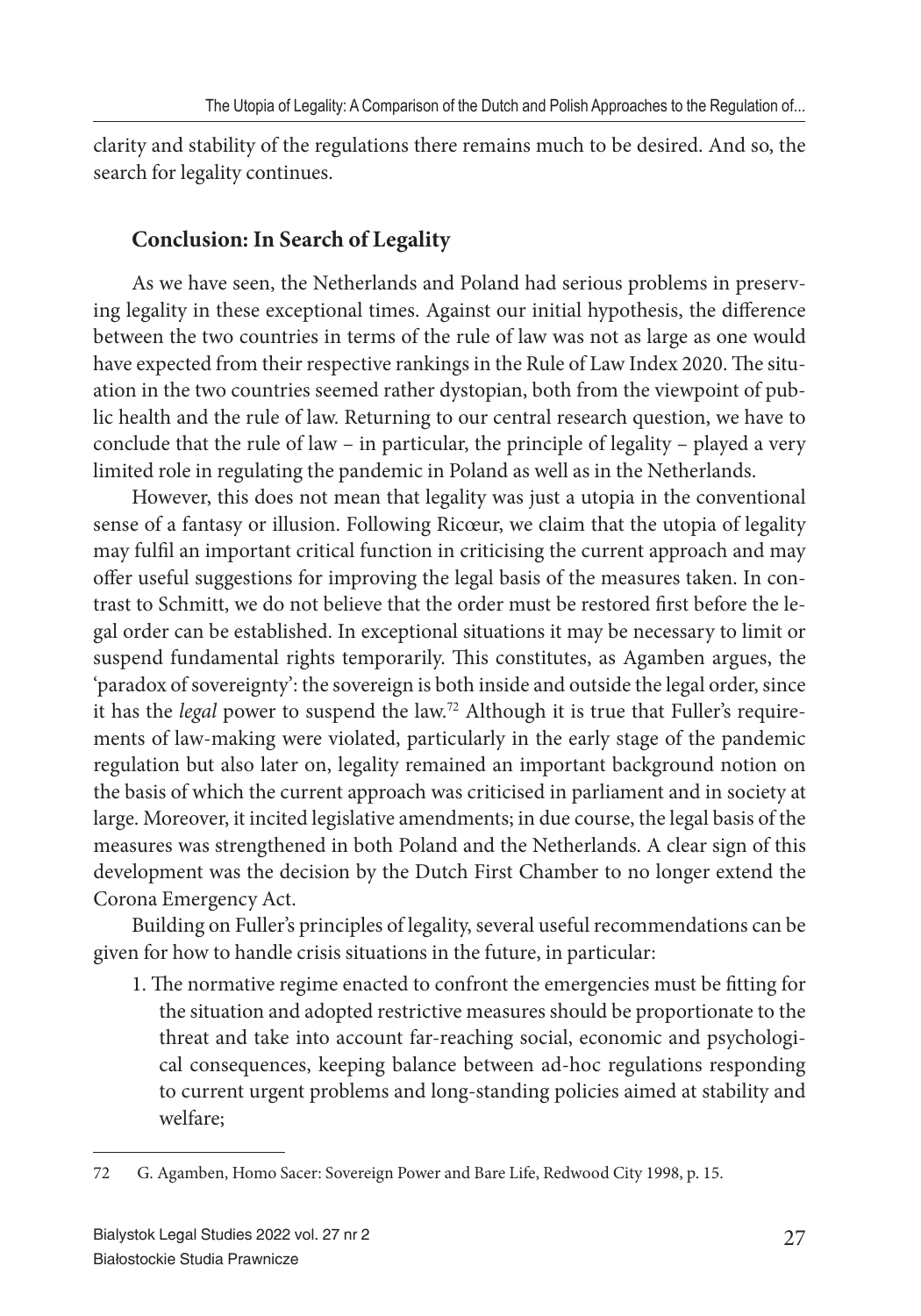- 2. Both the laws and their communication must be as clear as possible, unambiguous and consistent;
- 3. The laws must be applied prospectively and must provide adequate time for adjusting to drastic changes required by the law;
- 4. The laws should be reflexive they should take into account human capacities, pre-existing social norms and practices;
- 5. The inflation of laws and their rapid changes must be avoided;
- 6. The laws should not contain unjustifiable exceptions;
- 7. The laws should be enforceable:
- 8. The laws should be applied with the same force in all parts of the territory under which they are binding and to all people to which they are addressed without unjustified exceptions for the privileged individuals or groups;
- 9. It should be clear whether the prescriptions given constitute binding rules (hard law) or 'strong' recommendations (soft law);
- 10. The justification of the measures should be consistent.

The utopia of legality serves as a constant reminder that this is an exceptional and undesirable state of affairs and that a return to some kind of legal normality has to be ensured as soon as possible.

#### **REFERENCES**

Ackerman B., The Emergency Constitution, 'Yale Law Journal' 2004, vol. 113, no. 5, pp. 1029-1091.

- Agamben G., Homo Sacer. Il potere sovrano e la nuda vita, Torino 1995. English translation: Homo Sacer: Sovereign Power and Bare Life, Redwood City 1998.
- Agamben G., Stato di eccezione, Torino 2003. English translation: State of Exception, Chicago 2005.
- Biga B. et al., Folk Improvisations: How the Pandemic Changes Social Norm*s*, Cracow 2021, https://politykipubliczne.pl/wp-content/uploads/2021/07/22-Folk-Improvisations\_EN-raport.pdf.
- Bosek L., Anti-Epidemic Emergency Regimes under Polish Law in Comparative, Historical and Jurisprudential Perspective, 'European Journal of Health Law' 2021, no. 28, pp. 113–141.
- Bosek L., Stan epidemii. Konstrukcja prawna, Warsaw 2021.
- Bosek L. (ed.), Ustawa o zapobieganiu oraz zwalczaniu zakażeń i chorób zakaźnych u ludzi. Komentarz, Warsaw 2021.
- Brouwer J.G., Avondklok op basis van Wet publieke gezondheid: Parlementaire controle beter geborgd? Coronacrisis en het recht (deel 21), 19 February 2021, https://www.openbareorde.nl/tijdschrift/ corona-en-het-recht-deel-21/.
- Chmielnicki P., Minich D., Rybkowski R., Stachura M., Szocik K., The COVID-19 Pandemic as an Opportunity for a Permanent Reduction in Civil Rights, 'Studia Iuridica Lublinesia' 2021, vol. 30, no. 4, pp. 77–109.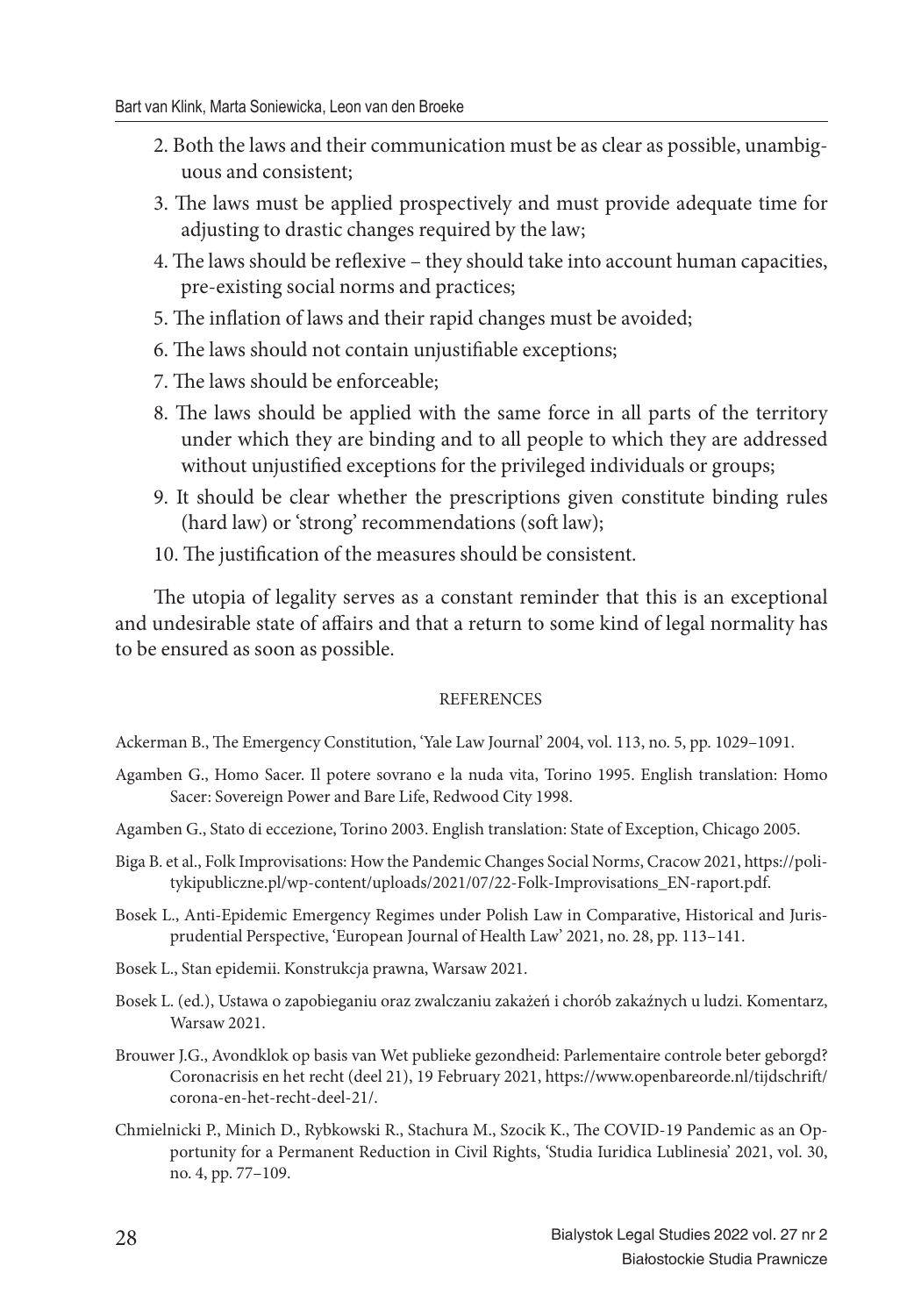- Cohen M., The Rule of Law as the Rule of Reasons, 'Archiv fuer Rechts- und Sozialphilosphie', 2010, vol. 96, no. 1, pp. 1–16.
- Diac Crego M., Kotanidis S., State of emergency in response to the coronavirus crisis. Normative response and parliamentary oversight in EU Member States during the first wave of the pandemic, European Parliament Research Service, December 2020, https://www.europarl.europa.eu/Reg-Data/etudes/STUD/2020/659385/EPRS\_STU(2020)659385\_EN.pdf.
- Dworkin R., The Model of Rules, 'University of Chicago Law Review' 1967, vol. 35, no. 1, pp. 14-46.
- Dworkin R., Political Judges and the Rule of Law, (in:) R. Dworkin, A Matter of Principle, Cambridge 1986, pp. 9–32.
- Engbersen G. et al., De laag-vertrouwensamenleving: De maatschappelijke impact van COVID-19 in Amsterdam, Den Haag, Rotterdam & Nederland (vijfde meting), Rotterdam 2021, https://www. impactcorona.nl/laag-vertrouwen-samenleving/.
- Ferejohn J., Pasquino P., The Law of Exception: A Typology of Emergency Powers, 'International Journal of Constitutional Law' 2004, vol. 2, no. 2., pp. 210–233.
- Fleming J.E. (ed.), Nomos L: Getting to the Rule of Law, New York 2011.
- Florczak-Wątor M., Niekonstytucyjność ograniczeń praw i wolności jednostki wprowadzonych w związku z epidemią COVID-19 jako przesłanka odpowiedzialności odszkodowawczej państwa, 'Państwo i Prawo' 2020, no. 12, pp. 5–22.
- Fuller L., The Morality of Law, New Haven 1964.
- Gadamer H.G., Platos Staat der Erzieher, (in): H.G. Gadamer, Gesammelte Werke: Band 5: Griechische Philosophie I, Tübingen 1985.
- Ganczewska Z., Kubaszewski P., Prawa człowieka w dobie pandemii, Warsaw 2021.
- Gowder P., The Rule of Law in the Real World, New York 2016.
- Guzik-Makaruk E.M., Some Remarks on the Changes in the Polish Penal Code During the Pandemic, 'Bialystok Legal Studies' ('Białostockie Studia Prawnicze') 2021, vol. 26, no. 6 (Special Issue), pp. 27–37.
- Hayek F., The Constitution of Liberty, Chicago 1960.
- Jasanoff S., Hilgartner S., A Stress Test for Politics: Insights from the Comparative Covid Response Project (CompCoRe) 2020, VerfBlog, 5 November 2021, https://verfassungsblog.de/a-stress-testfor-politics-insights-from-the-comparative-covid-response-project-compcore-2020/.
- Kant I., Critik der reinen Vernunft, Riga, 178. English translation: Critique of Pure Reason, Cambridge 1999.
- Kleinfeld R., Do Authoritarian or Democratic Countries Handle Pandemics Better?, CEIP Commentary, 31 March 2020, https://carnegieendowment.org/2020/03/31/do-authoritarian-or-democratic-countries-handle-pandemics-better-pub-81404.
- Kouwenhoven A., Heck W., Coronaprik jaagt 'wakkere burger' naar een eigen, parallele samenleving, 'NRC Handelsblad', 22 June 2021.
- Kramer M., Objectivity and the Rule of Law, New York 2007.
- Krastev I., Is It Tomorrow Yet? Paradoxes of the Pandemic, New York 2020.